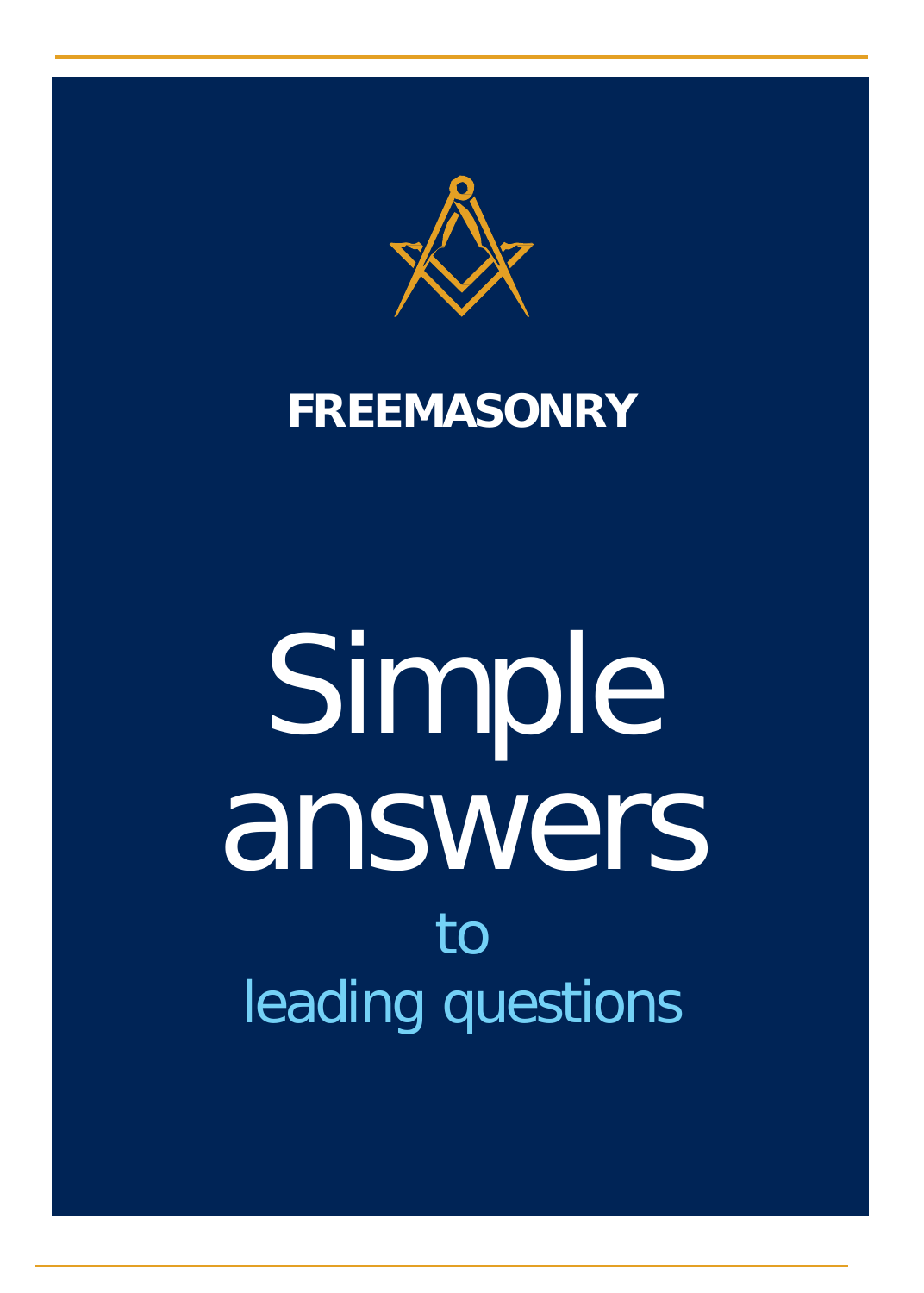### Contents

| What does it cost to be a Freemason? 18 |  |
|-----------------------------------------|--|
|                                         |  |
|                                         |  |
|                                         |  |
|                                         |  |
|                                         |  |
|                                         |  |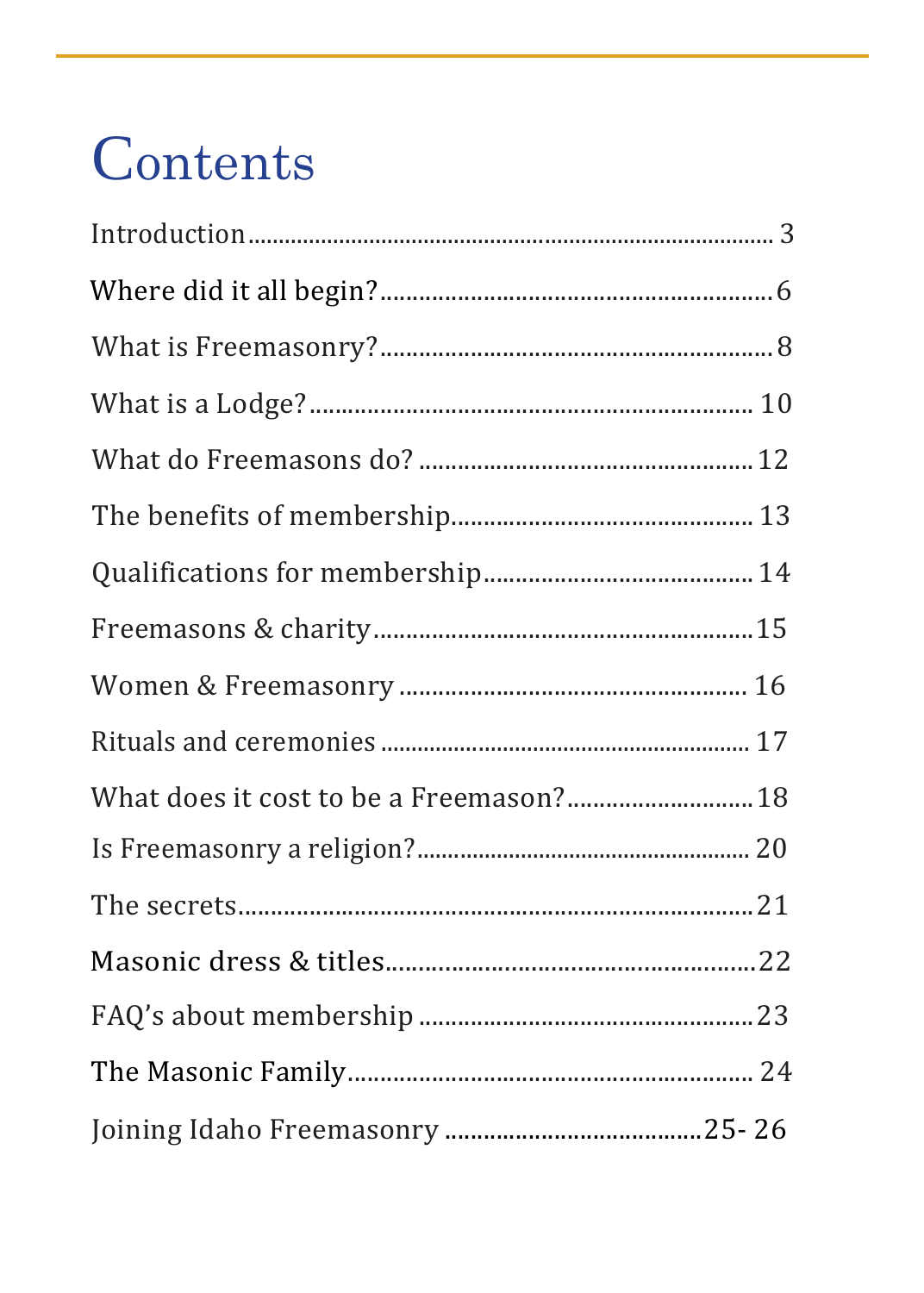# <span id="page-2-0"></span>**Introduction**

#### **Speaking up for Freemasonry**

We take great pride in Freemasonry – the friendships that are created; the good that is done in our communities; the tolerance that is generated by avoiding issues of a political or religious nature; and most importantly the qualities of life and action that it promotes to members.

There is no reason why we cannot speak freely about this, to Speak Up for Freemasonry – to talk publicly about what we do, why we do it and how our organization is founded on the principles and virtues of civilized society.

There is value in one on one, face to face dialogue, explaining in plain English the beauty of Freemasonry; the qualities it promotes; the involvement of our partners and families in all we do and the values it espouses -

making good men better.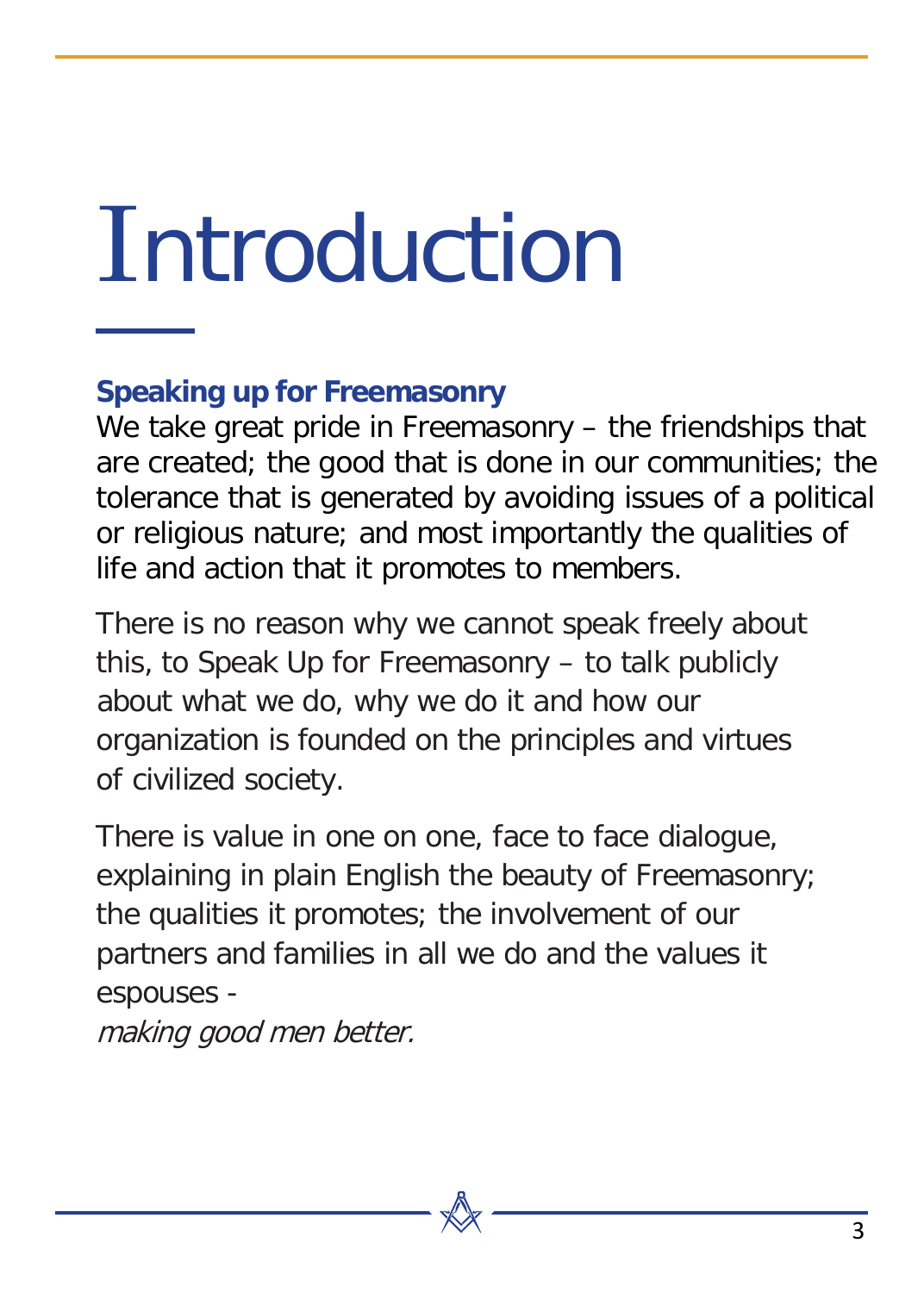**This booklet is designed to assist Freemasons to communicate openly and freely** with the public on the many fine attributes that make up our organization. While there remains a small number of our ceremonies which are not disclosed until a candidate is made a Freemason, there is so much information that can and should be shared.

This booklet outlines some plain English explanations of Freemasonry, and will be a useful guide to our members, or the public, when the topic of Freemasonry is raised.

The material in this booklet is not intended to be exhaustive or dictatorial but aims to provide a general outline for your guidance. Use your own language, words and phrases and be mindful of the person to whom you are speaking - a young man might have a particular interest in what happens within a Lodge while a lady might have a father associated with the organization.

Let us not be afraid to talk with pride about our organization - each one of us might use different words or emphasize differing aspects of the fraternity. Think of the circumstances - speak comfortably, honestly, plainly - and be prepared to raise the topic at any time, any place.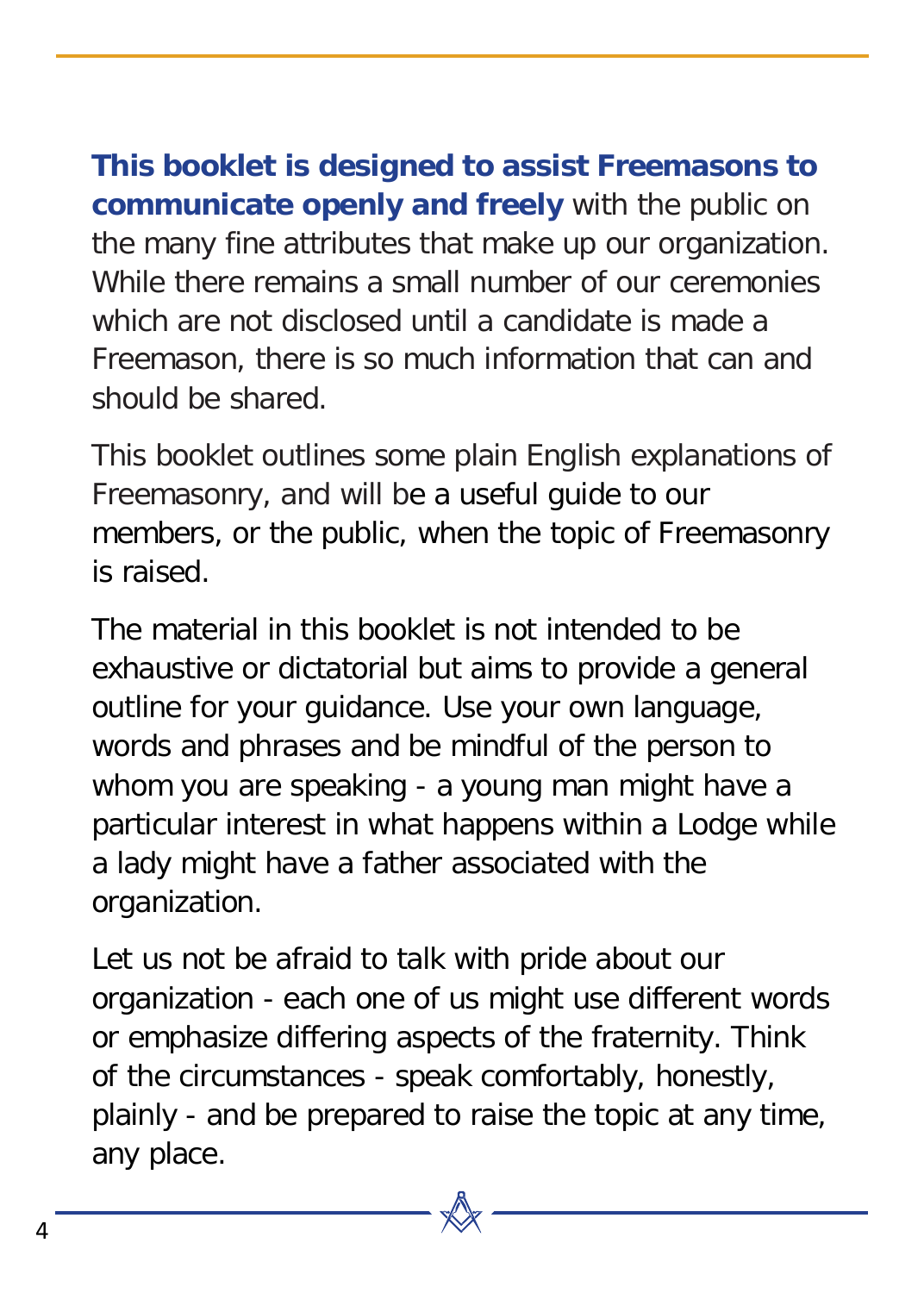# **"Be proud and let us all Speak Up for Freemasonry"**



*Idaho*

**FREEMASONS**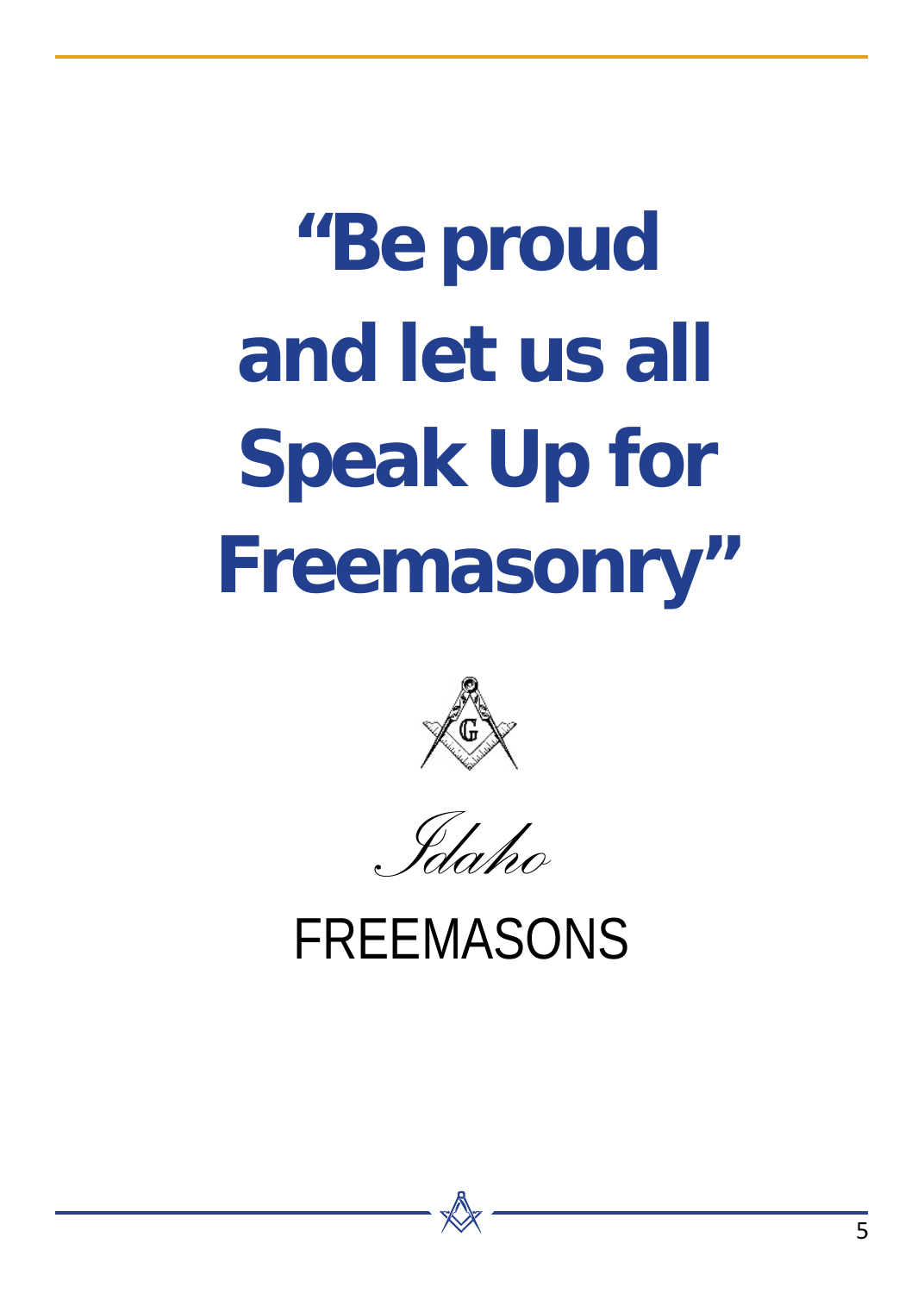# Where did it all begin?

Freemasonry is a diverse and complex organization. It is very old, its origins lost in time. The first written evidence of its existence is dated from England in the 14<sup>th</sup> Century.

The Grand Lodge of England was formed by four Lodges in London in 1717. Grand Lodges were formed in Scotland and Ireland in the years following.

Freemasonry subsequently spread around the world with the growth of the British Empire.

It is accepted that its origins stem from the 'Lodges' of stonemasons attached to the building of castles and cathedrals in medieval times. Reasons behind the rise of Freemasonry in the general population later are generally attributed to the changes in society at the time of the enlightenment with the growth of secularism, the scientific age and the recognition of the rights of the individual.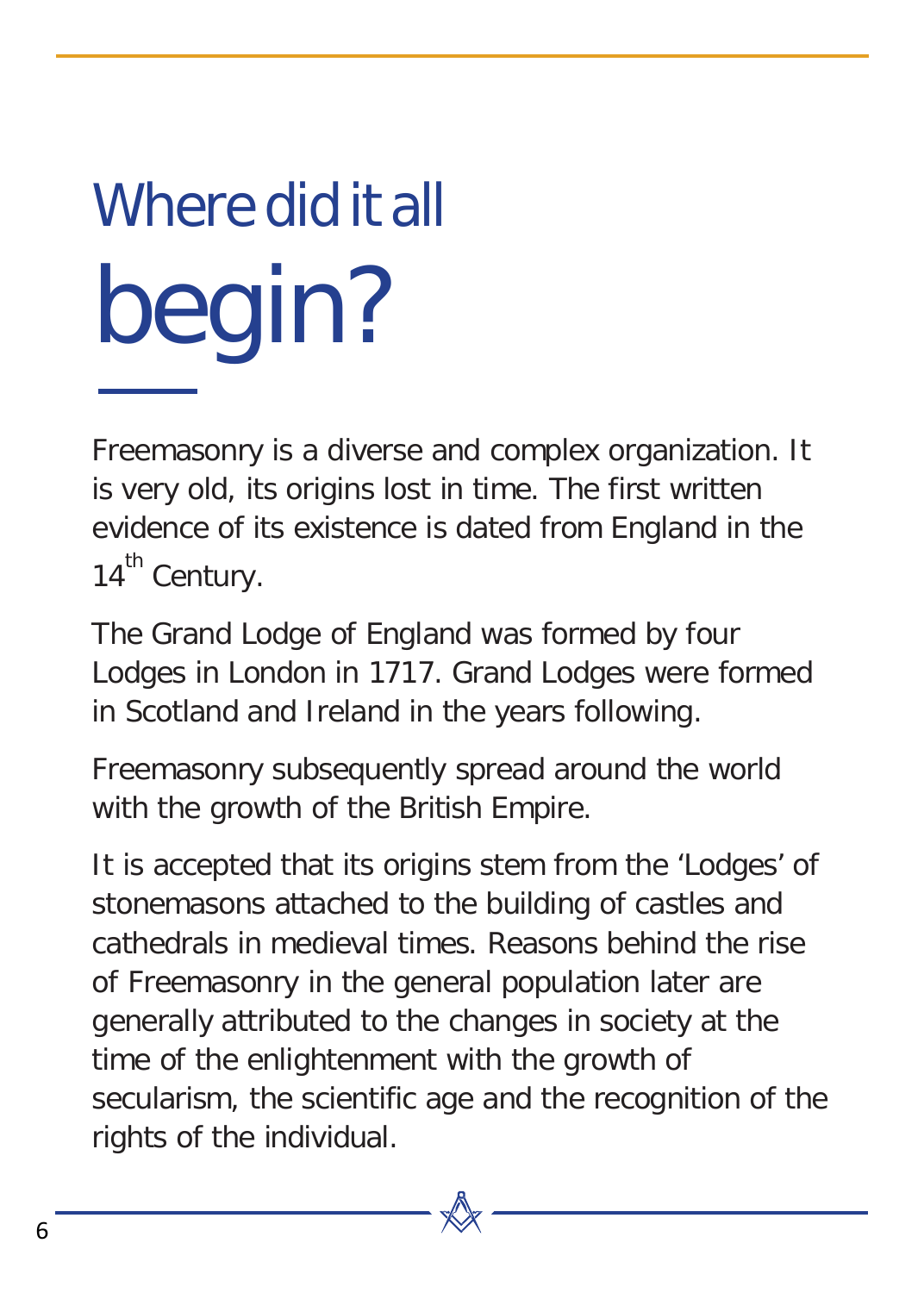### And in Idaho?



Freemasonry came to Idaho with the early settlers, The Masons in Idaho City petitioned the Grand Lodge of Oregon for a dispensation to hold meetings in the bustling town of Idaho City. That dispensation was granted in 1863 with them becoming the first Masonic Lodge in Idaho still in existence. (There was an earlier Lodge formed in Lewiston but was short lived).

The Lodges chartered in June of 1868 were Idaho #1, Boise #2, Placer #3, Pioneerville #4, Owyhee #5 and War Eagle #6. Pioneer #4 had their charter arrested in 1878. Owyhee #5 and War Eagle #6 consolidated in 1881 to form Silver City #13.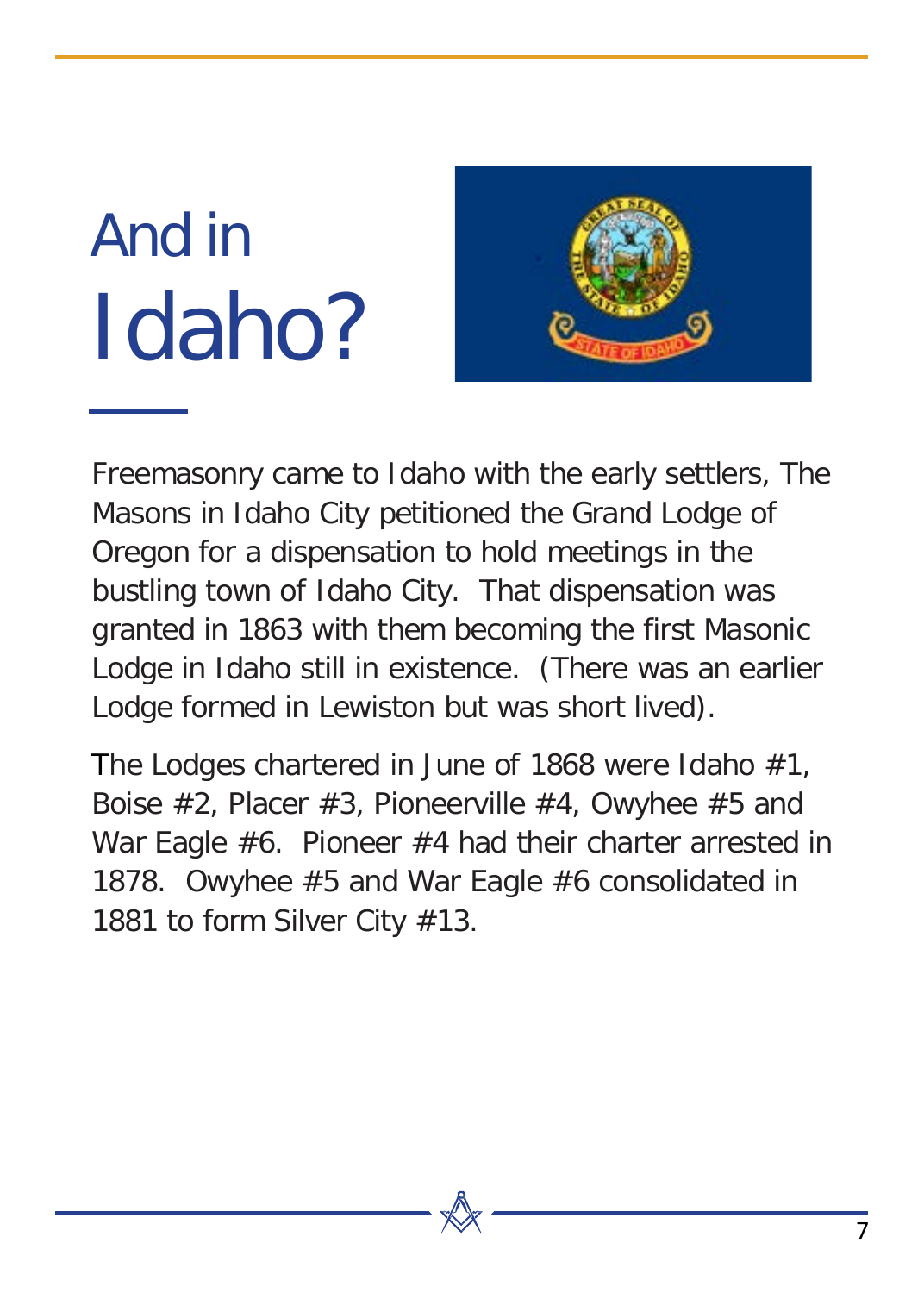## What is Freemasonry?

A quick but complete answer is difficult to give because Freemasonry has many aspects of equal importance, among which are fellowship, a philosophy of life, personal development and benevolence.

It can be described as, "A brotherhood of good men meeting and working in harmony, teaching strong moral and ethical values in personal, family and community behavior and a code of caring for others."

Often, it is simplified to, "Freemasonry gives good men the opportunity to make themselves better."

Freemasonry has remained steadfast in its dedication to three basic principles:

**Brotherly Love** (*humanity and compassion*)

**Relief** (*charity and support*)

**Truth** (*honesty and integrity*)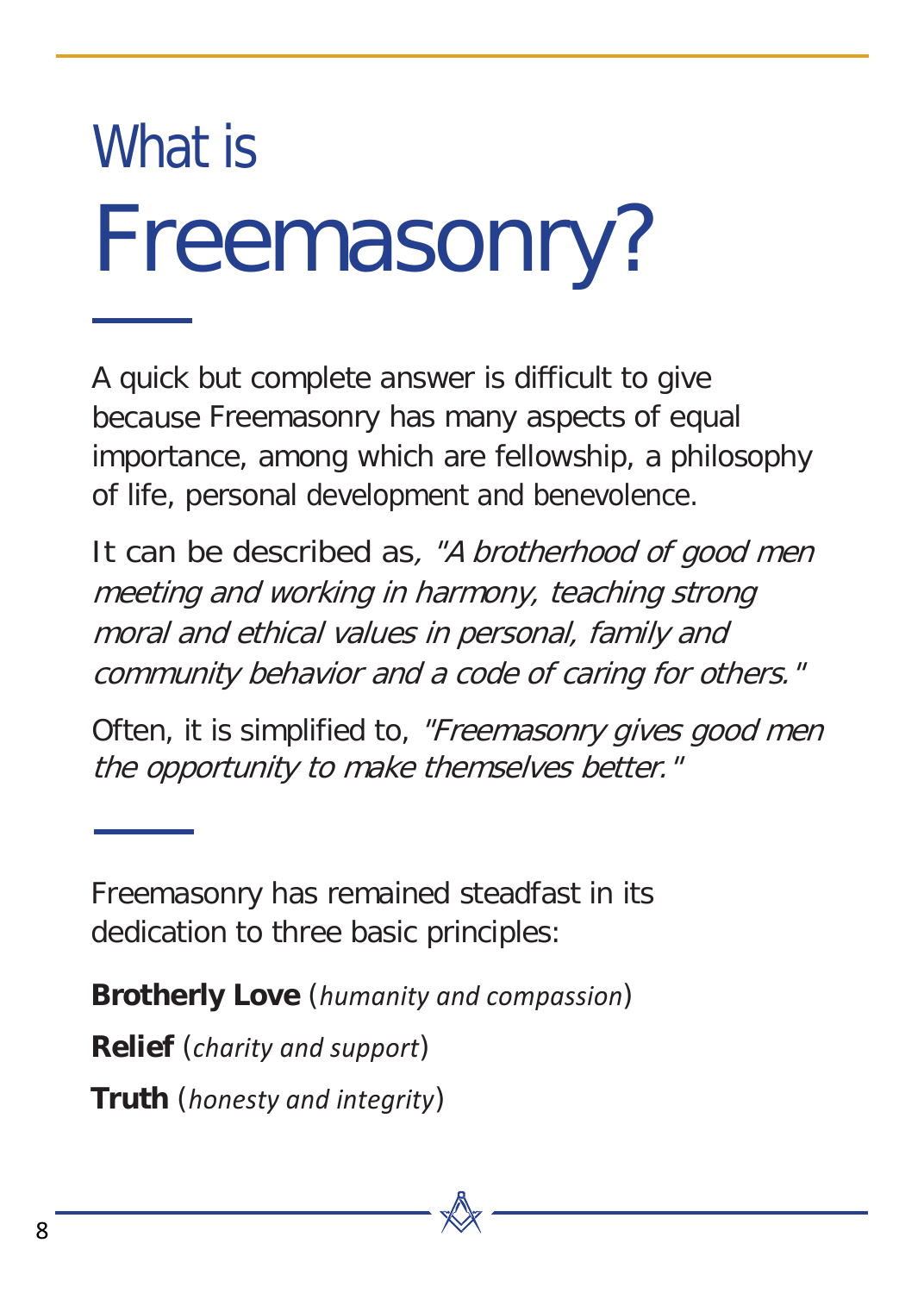Freemasonry centers upon principles of tolerance, care, kindness, honesty and trust. These are timeless values that are as relevant to the world today as they were 300 years ago when the organization was established. The principle aim of Freemasonry is the promotion of universal and lasting happiness for all.

Freemasonry *is not a secret society*. Its works and finances are on public record. However, there are some traditional symbolic elements members are asked to keep confidential (pg. 21).

Freemasonry *has numerous registered charities*. It does significant charitable work in the community, but charity is just one part of the teachings of Freemasonry.

Freemasonry *is not a benefit society* but the deep caring principle in Freemasonry is applied to its members as well as the community as a whole.

Freemasonry *is not a religion or sect*. Men of all faiths are welcome to join but Freemasonry does not allow the discussion of religion or politics in its meetings as a means of maintaining harmony among all members.

Freemasonry *is not a networking organization*. Using Lodge membership to promote your own, or anyone else's business, professional or personal interests is strongly discouraged.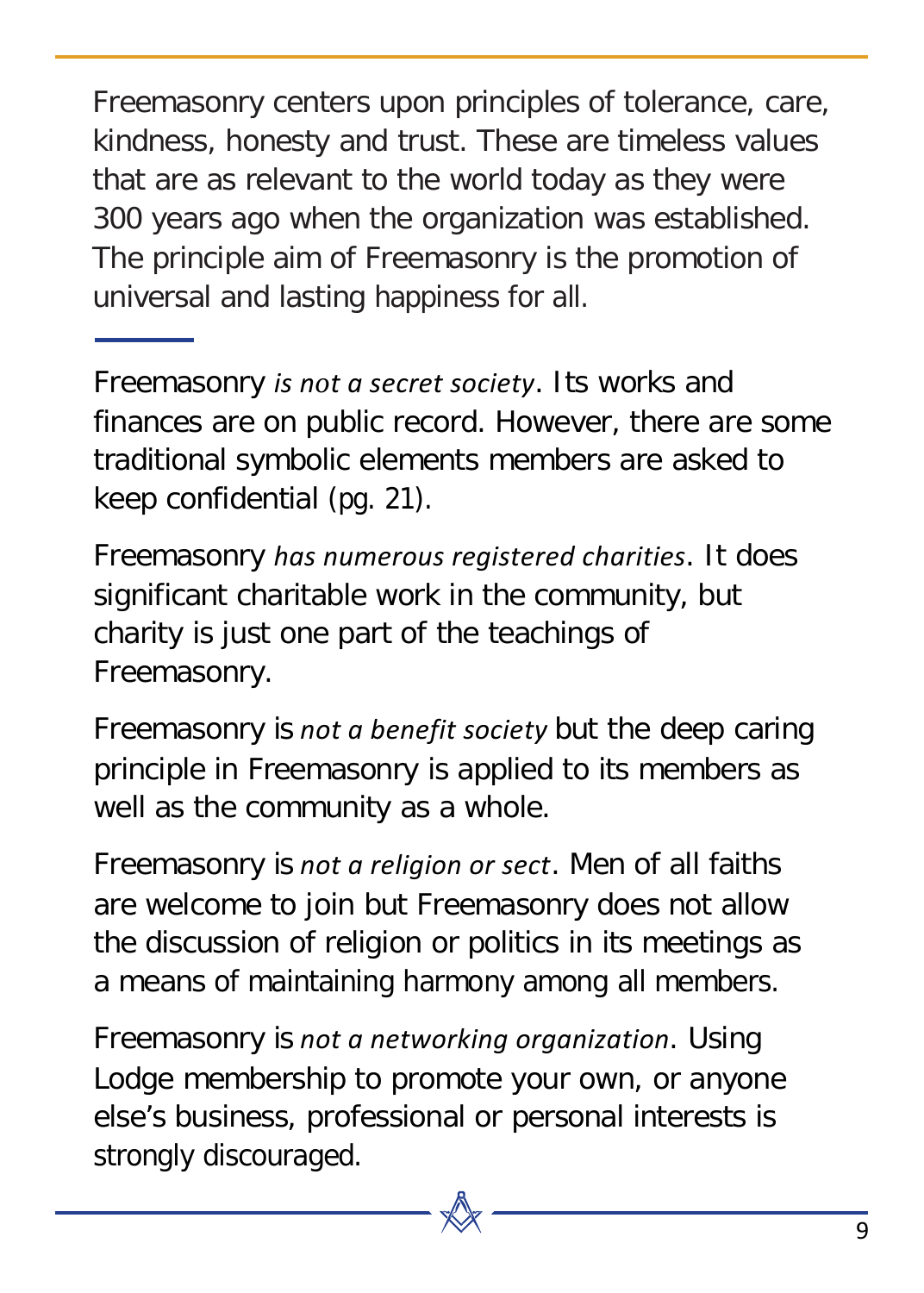# What is a Lodge?

A Lodge is a group of 30-80 Freemasons usually drawn together by location or interest. Meetings are often held monthly in a dedicated building for that purpose. The most senior position in the Lodge is the Worshipful Master, who is supported by a group of officers to run the Lodge and conduct business and ceremonies.

#### **What happens in a Lodge?**

Meetings have a formal Masonic structure conducting the same administrative business as any club. Uniquely, the major part of most meetings is the processing of new members. This is done through a series of ceremonies all candidates experience to reach full membership and become a Master Mason. The ceremonies are the means of teaching the history and principles of Freemasonry.

Other matters at meetings include the charity and social activities of the Lodge.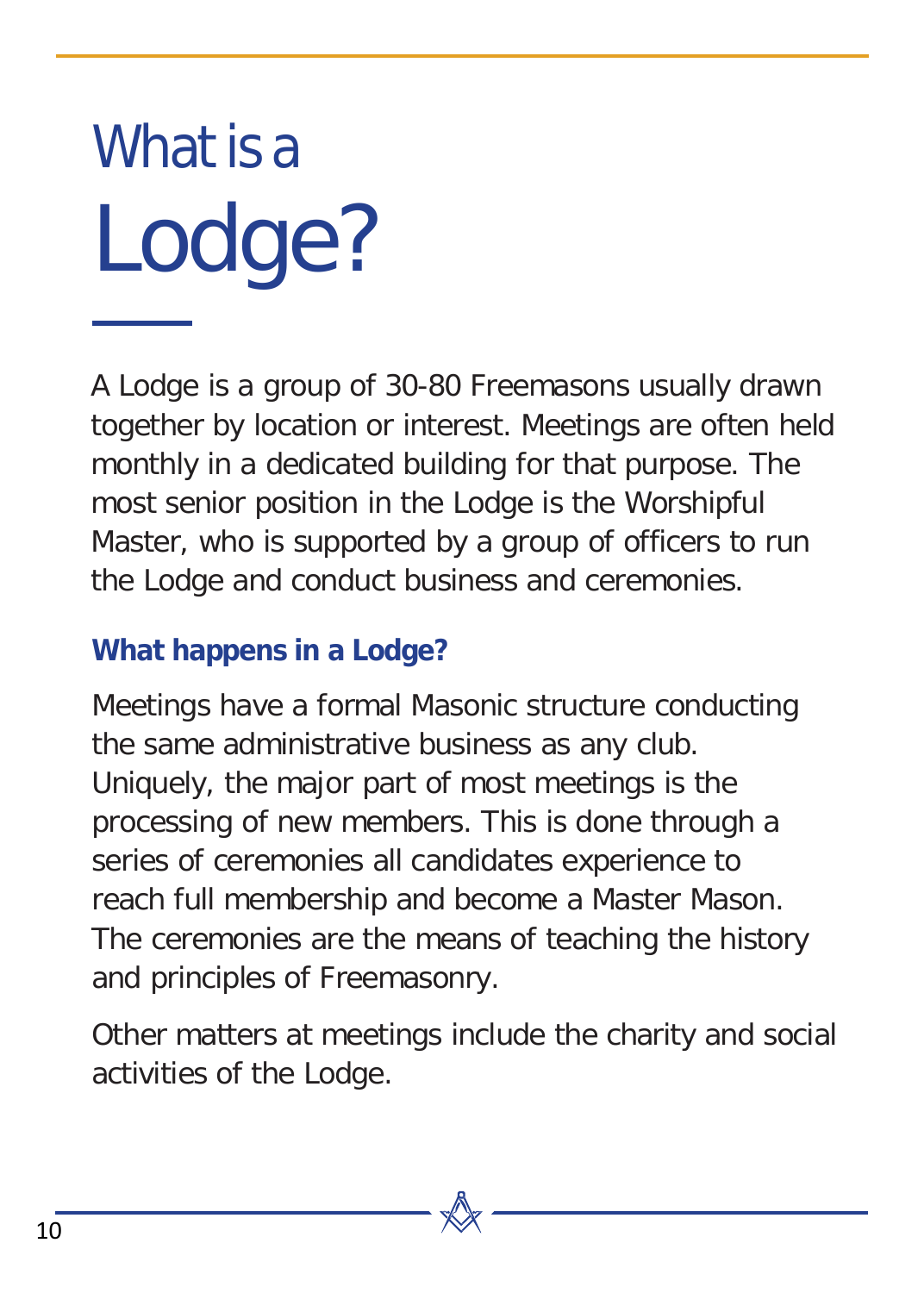#### **Lodge buildings are clearly apparent in their communities but why do some look 'closed'?**

The rituals and most ceremonies are confidential to members, and many buildings were built decades ago when members were encouraged to maintain a stricter privacy than is the case now.

While some Masonic buildings have been sold, scores are still open and operational around the state.

#### **Can the public visit a Lodge?**

In a word, yes! Although Lodge buildings are private property mainly used by Freemasons for meetings, some Lodges make portions of their premises available to community groups for activities such as gatherings, dance lessons or arts and crafts. Occasionally, Lodges host open houses for those interested in joining Freemasonry and welcome the public in.

**Find the Lodge nearest you by visiting [https://id.grandview.systems/publi](https://id.grandview.systems/public_lodges/search)c\_lodges/search**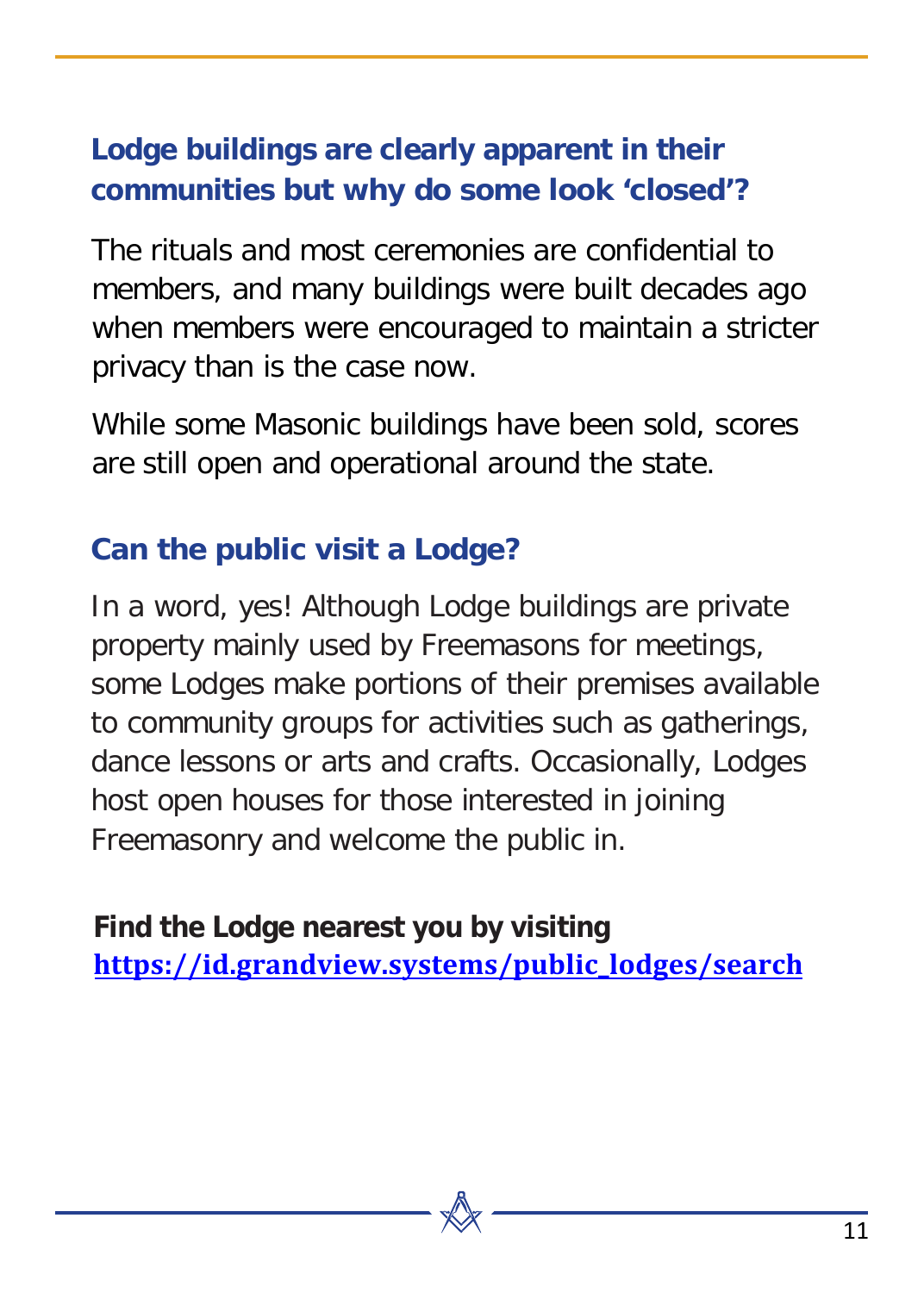# What do Freemasons do?

A Freemason's first Masonic commitment is to attend the regular meetings of his Lodge. If he has the ambition to become the Worshipful Master, he will need to become an officer of the Lodge, and for that he needs to become practiced in its ceremonies and customs. In turn, this requiresattendanceand participation in the more frequent 'instruction' meetings.

Visiting other Lodges is a well-ingrained activity in which Lodges universally engage to build and widen fraternal associations and friendships. A member would usually accompany the WorshipfulMaster, though he may make visits independently.

All Lodges have an active social life both within and outside the Lodge in which wives, partners and families are frequently involved.

Charitable activities can include both financial assistance and hands-on involvement.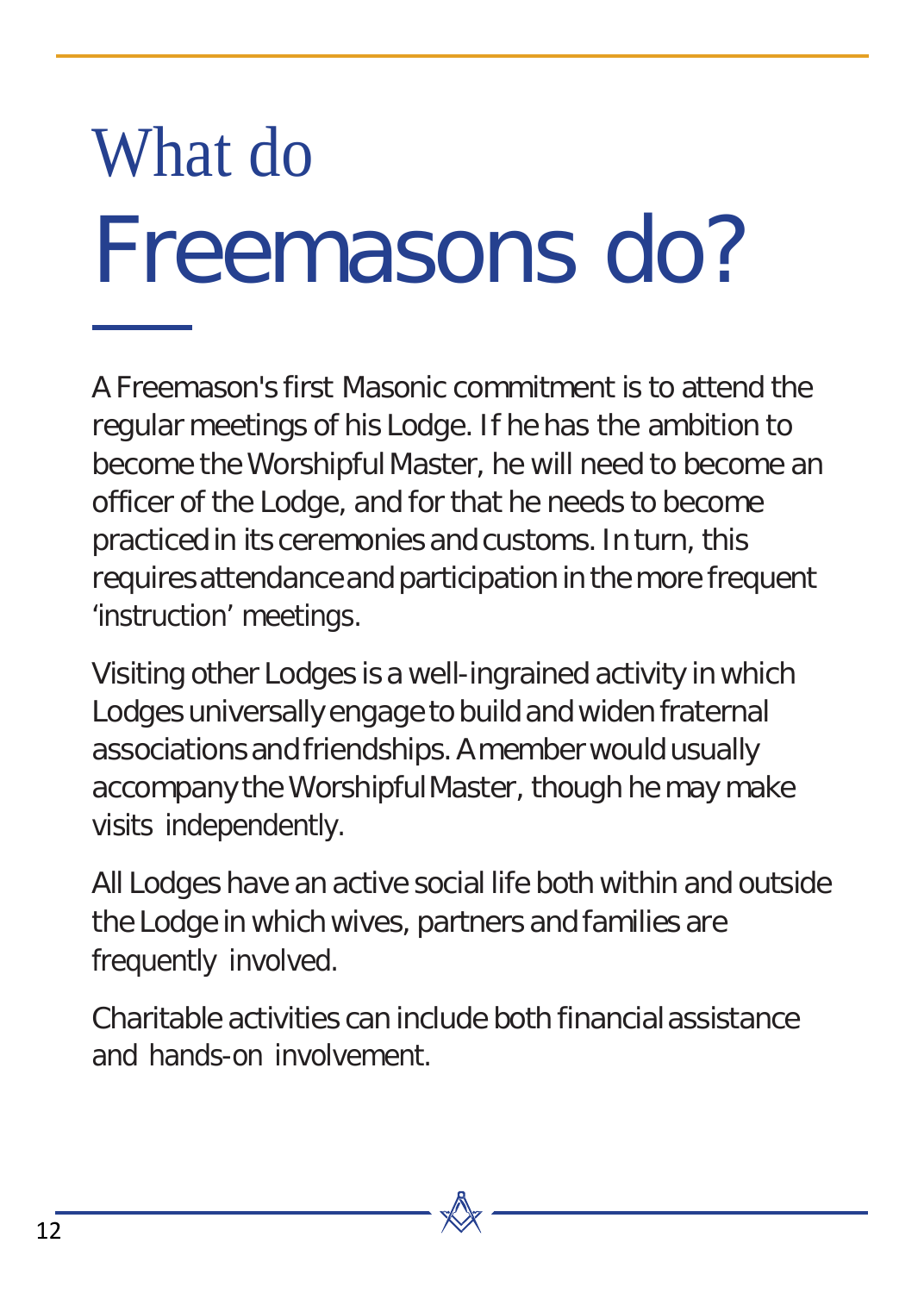#### **The Benefits of Membership**

<span id="page-12-0"></span>**Fellowship**- Freemasonry induces a strong bond between members and produces life-long friendships. Members enjoy mixing and working with men of high integrity and strong principle.

**Benevolence** - An essential element of Freemasonry is the care for the needs of Masonic Brothers and the whole community. All Freemasons promise to be aware of the needs of those around them.

**Self-development** - A Lodge provides opportunities in organization management, public speaking and other character-building skills.

**Life balance** - In the 21<sup>st</sup> Century, life can be hectic and stressful. Freemasonry is seen by many to be an oasis where calm and order prevail, therefore providing a distinct and refreshing channel where a busy man can find diversion and relaxation.

**Family**- Most Lodges offer social programs to provide opportunity for partners and families to widen their social engagement with others with common interests.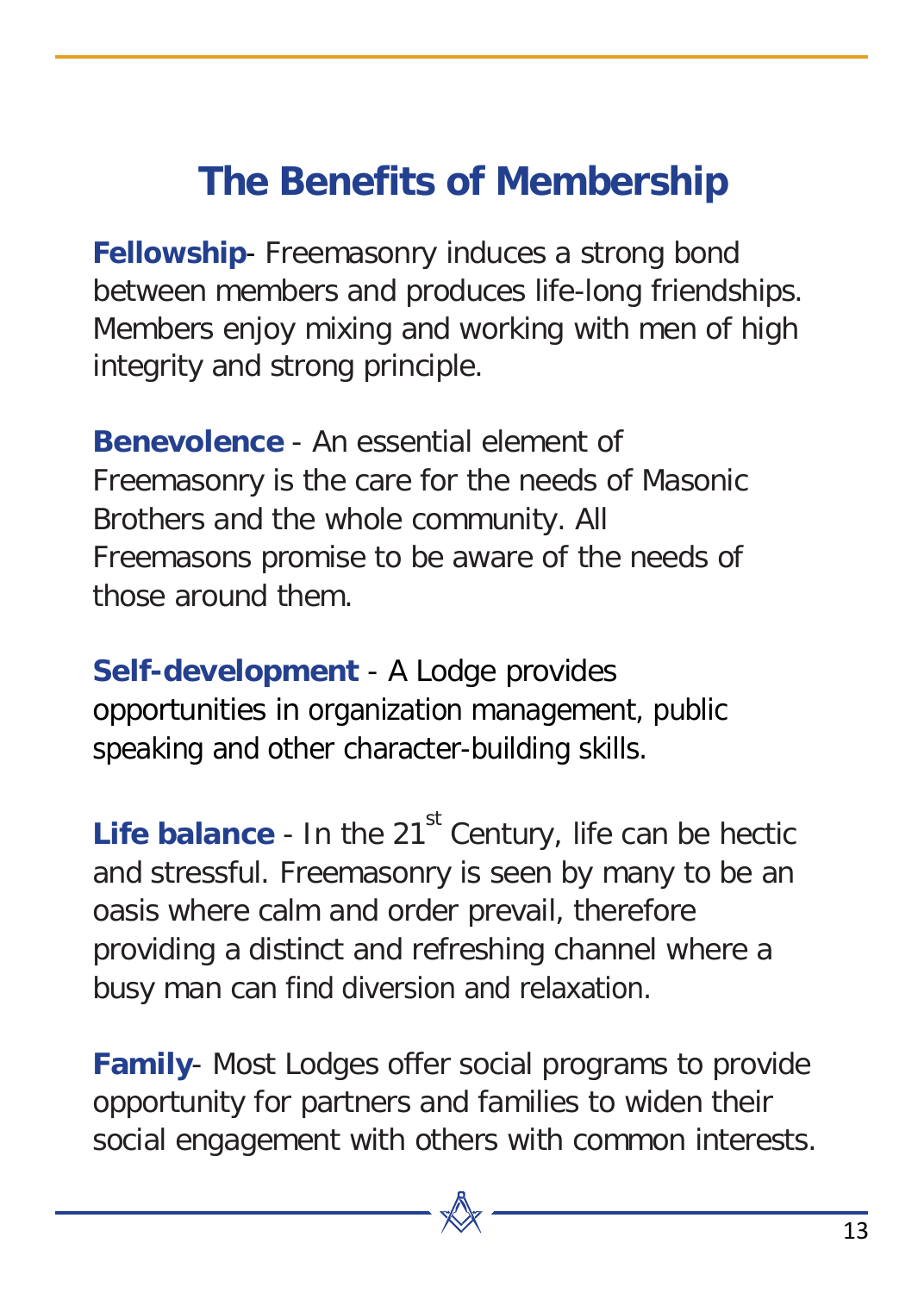## Qualifications for Membership

Freemasonry accepts men of good character. There are very few limitations, but here are some important exceptions:

- Be a man who comes of his own free will
- 18 years is the minimum age with no upper age limit.
- Men of many faiths are accepted, and all candidates must be able to declare a belief in a Supreme Being (Open to individual interpretation.).
- Be a member of the jurisdiction for a minimum of 6 months
- He must be an upright and law-abiding citizen and able to afford the modest fees without detriment to his family or livelihood.
- All Lodges ask prospective members for character references and may require a background check on those who petition for membership.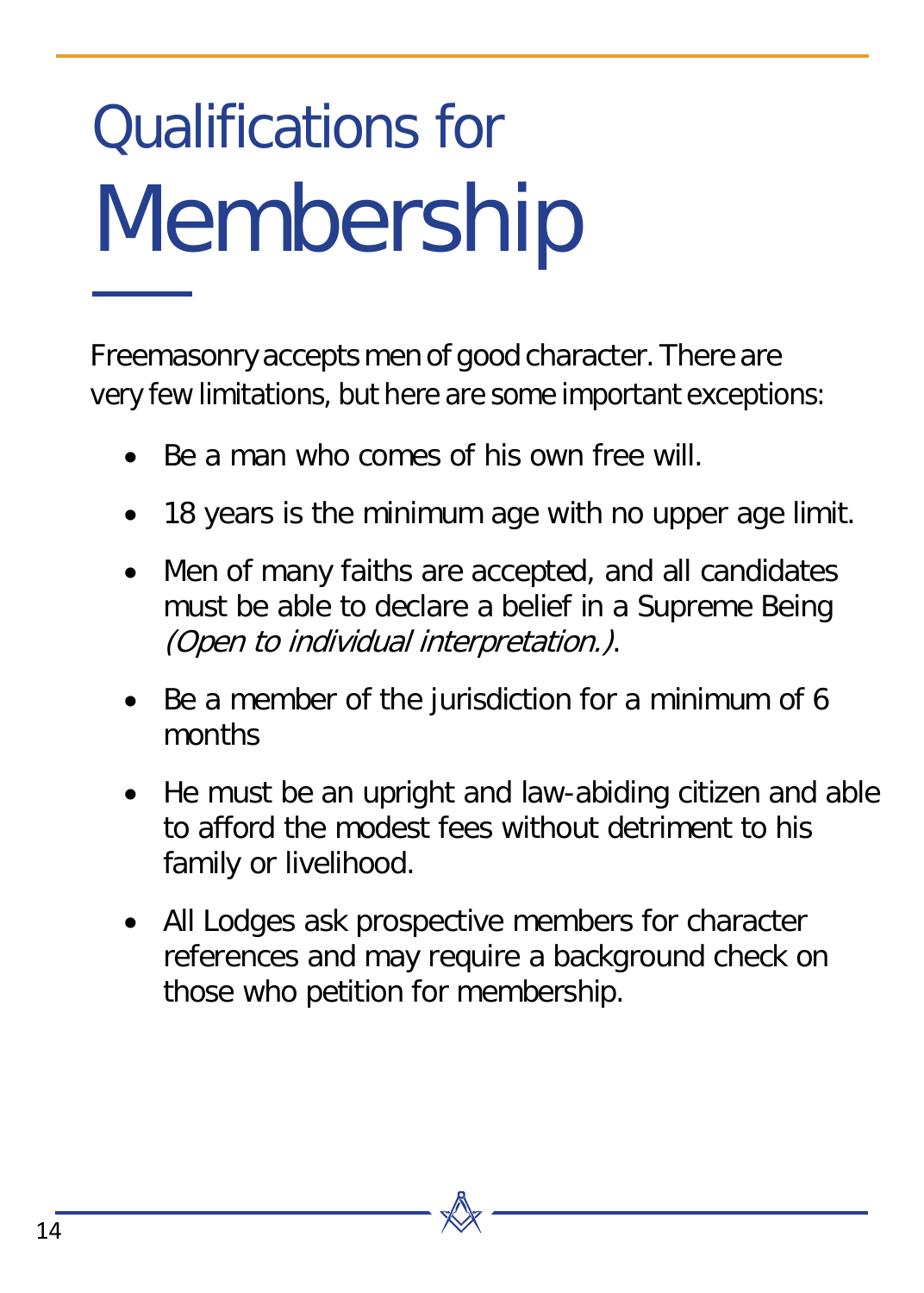## Freemasonry & **Charity**

#### **What part does charity play in Freemasonry?**

Helping those in need is a cornerstone of Freemasonry encouraged in every member. Our philanthropy and charitable work respond to many needs from disaster relief and community projects to educational support and aged care. Freemasons have been involved in charitable activities since Masonic Lodges were first established. It is a major motivation for many to join the organization.

#### **Why is charity so important to us?**

Benevolence is part of our philosophy. It exhibits how Freemasons value people and their rights. We have a tradition of care, trust, tolerance and encouragement of learning and advancement.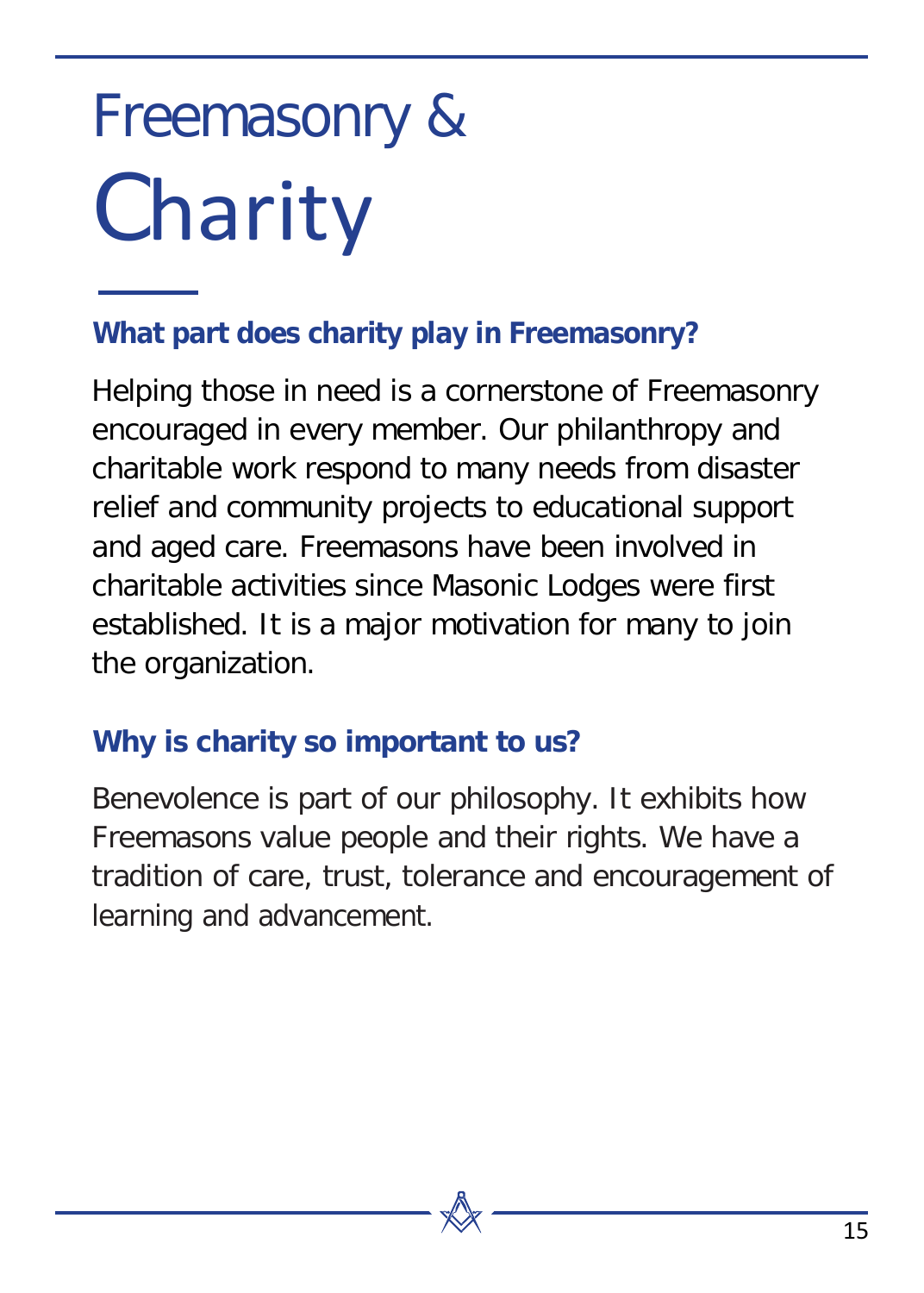## Women & Freemasonry

#### **How do women fit into Freemasonry?**

While Freemasonry continues today as a men's fraternity, women play an important role in the Masonic Family.

Lodges take particular care when accepting new members to ensure their wives feel welcomed and invited to participate in charity matters, Lodge social activities and friendships with other Masonic families. Freemasonry teaches that a member's Masonic duties come only after his commitment first to his family and then to his career.

All Lodges are especially called to care for the widows of members as part of their charitable duties. First to ensure they are properly provided for and further to keep in contact through social occasions and seasonal events.

#### **Can women become Freemasons?**

Women are invited to join sects of the Masonic Family such as the Order of the Eastern Star, Daughters of the Nile, and the Order of the Amaranth.

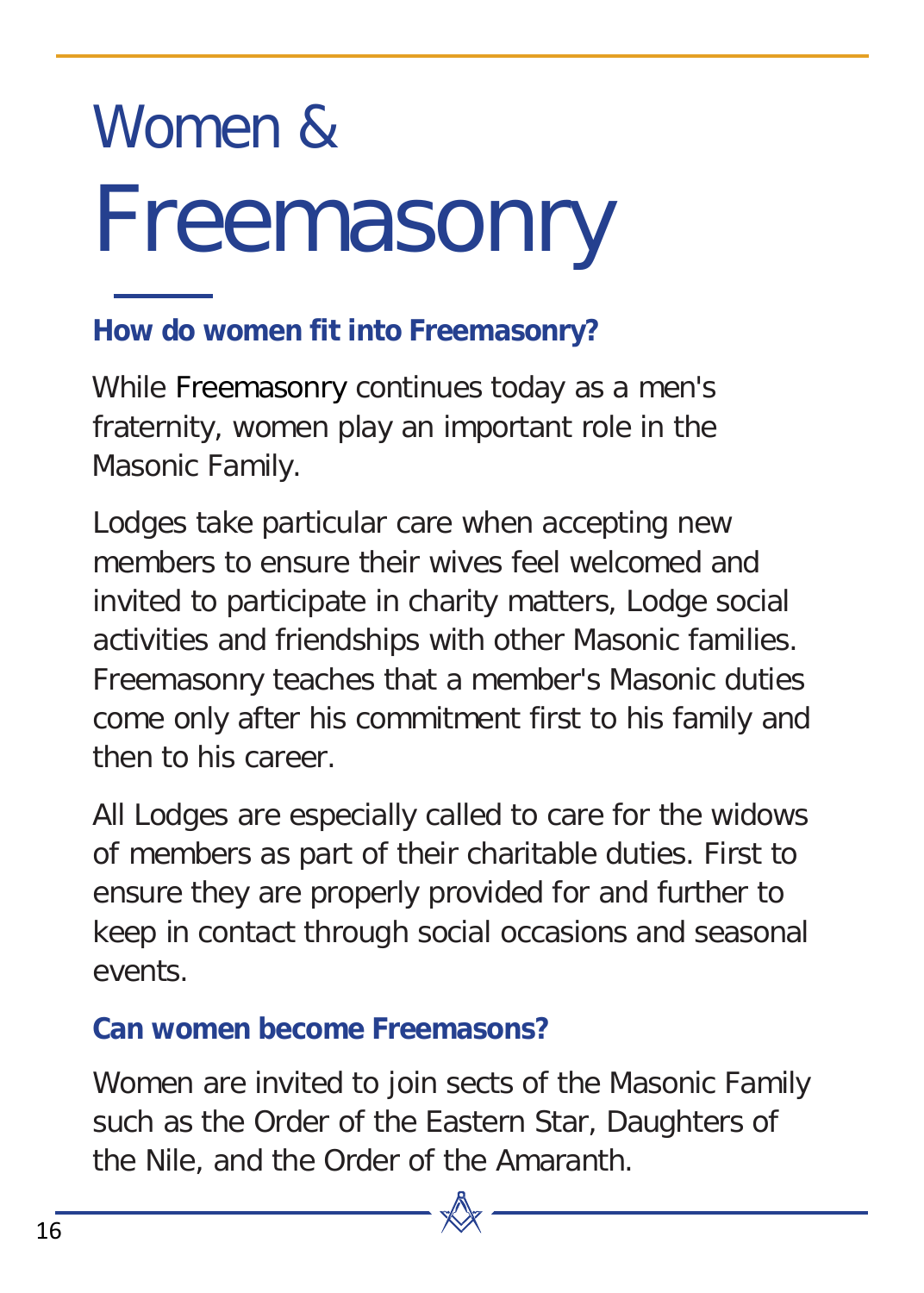## Rituals & **Ceremonies**

#### **What are the ceremonies and rituals about?**

The main ceremonies and the ritual contained in them are the three Degrees of Freemasonry. These are stages of the membership all candidates must pass through on their journey to becoming a Master Mason. The ceremonies are in the form of dramatically portrayed allegorical stories in which the candidate is taught about Freemasonry and the principles it upholds. These steps, known as Degrees, represent three stages in a man's life from ignorance to knowledge to wisdom. They are known as 'Entered Apprentice', 'Fellowcraft', and 'Master Mason.'

#### **Is any ceremony open to the public?**

Many Lodges host open houses on occasions like officer installations or anniversary celebrations. Also, the annual ceremony to install a new Grand Master (equivalent of a president) and his state-wide officers is a public ceremony.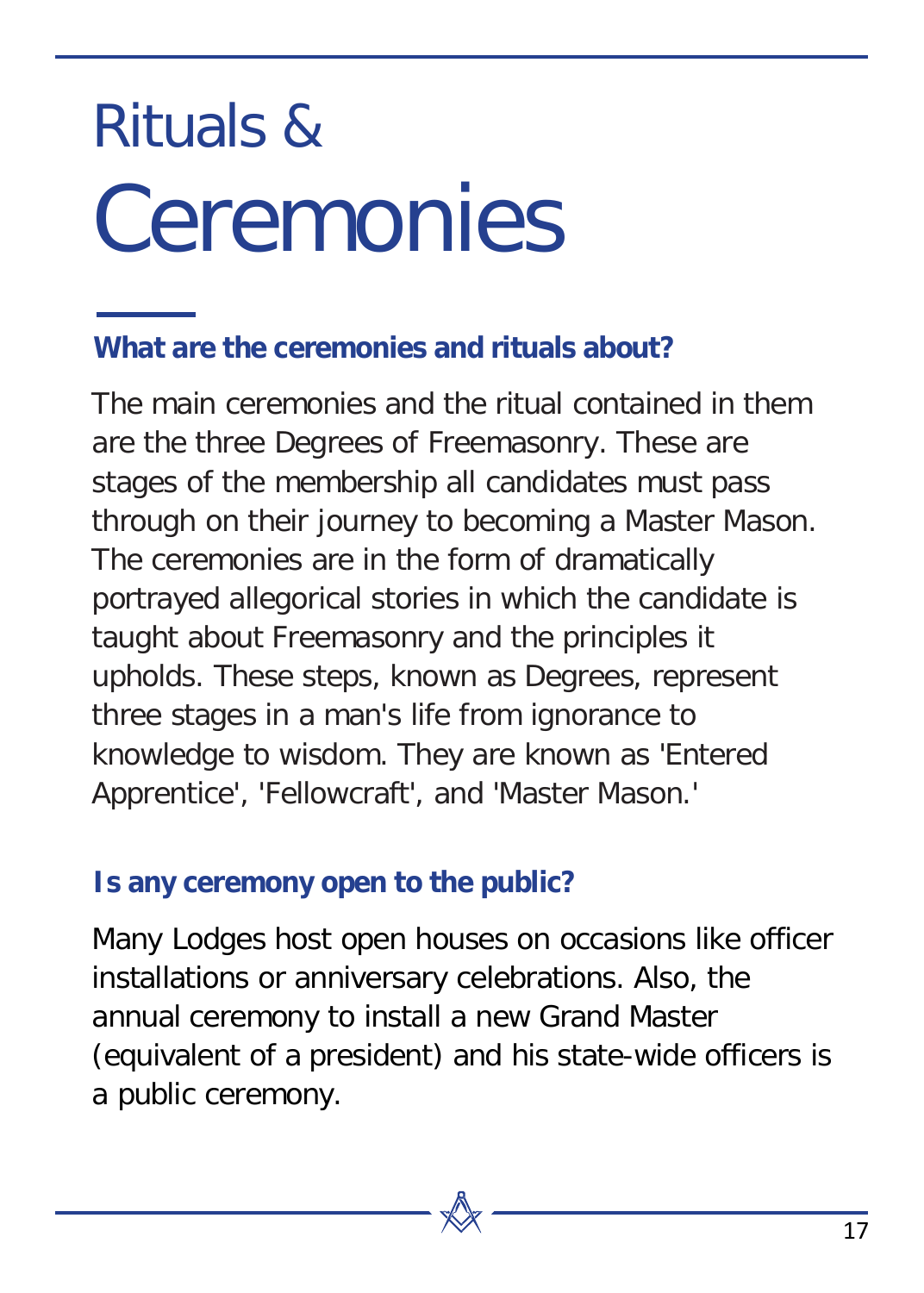#### **What happens in an initiation?**

Initiation is the first membership ceremony. It lasts for about one hour explaining Freemasonry and creating a sense of bonding and Brotherhood. Only Freemasons may attend this ceremony, however family and friends are welcome to attend the public portions of the event to support them.

### What does it cost to be a Mason?

Like many clubs and societies, most Lodges charge annual dues, usually between \$25 and \$175, varying by Lodge. A fee for initiation may apply as well.

Fees may apply for tools and basic regalia, like the Masonic apron, usually presented to the Candidate upon his advancement. An apron previously belonging to a family member may also be used.

Should members choose to participate in social activities or answer occasional calls for charitable contributions, the annual cost may vary.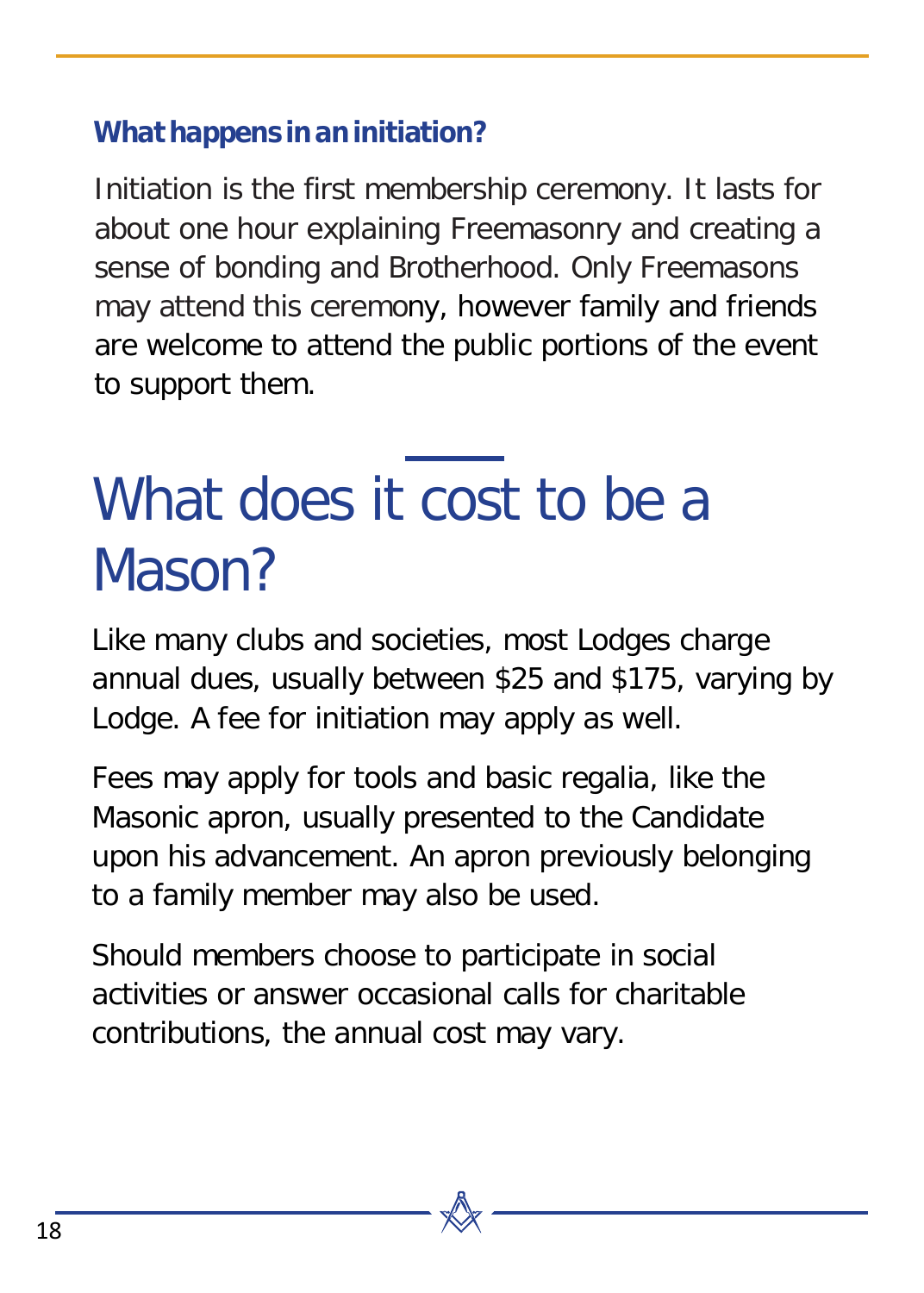#### **Do you have to be wealthy to join?**

No. Many wealthy men are Freemasons but apart from the costs listed previously, wealth is not a consideration in Freemasonry and certainly not a factor in the qualifications for membership.

#### **How do Freemasons have so much money?**

It is true that Freemasonry gives millions of dollars to charitable causes each year. The bulk of these funds is the income earned from investments made of donations and bequests from members over 150 years in Idaho.

The administration and operation of The Grand Lodge of Idaho (and all Lodges) is predominantly funded from investment earnings, member dues and contributions.

#### **Do you tithe or have to give to the organization and charity?**

There is no tithing in Freemasonry, nor pressure on members to contribute money to charity. Generally, Freemasons contribute through a combination of time, skill and money at their own personal choosing. It is not uncommon for such, but the choice is purely the member's personal decision.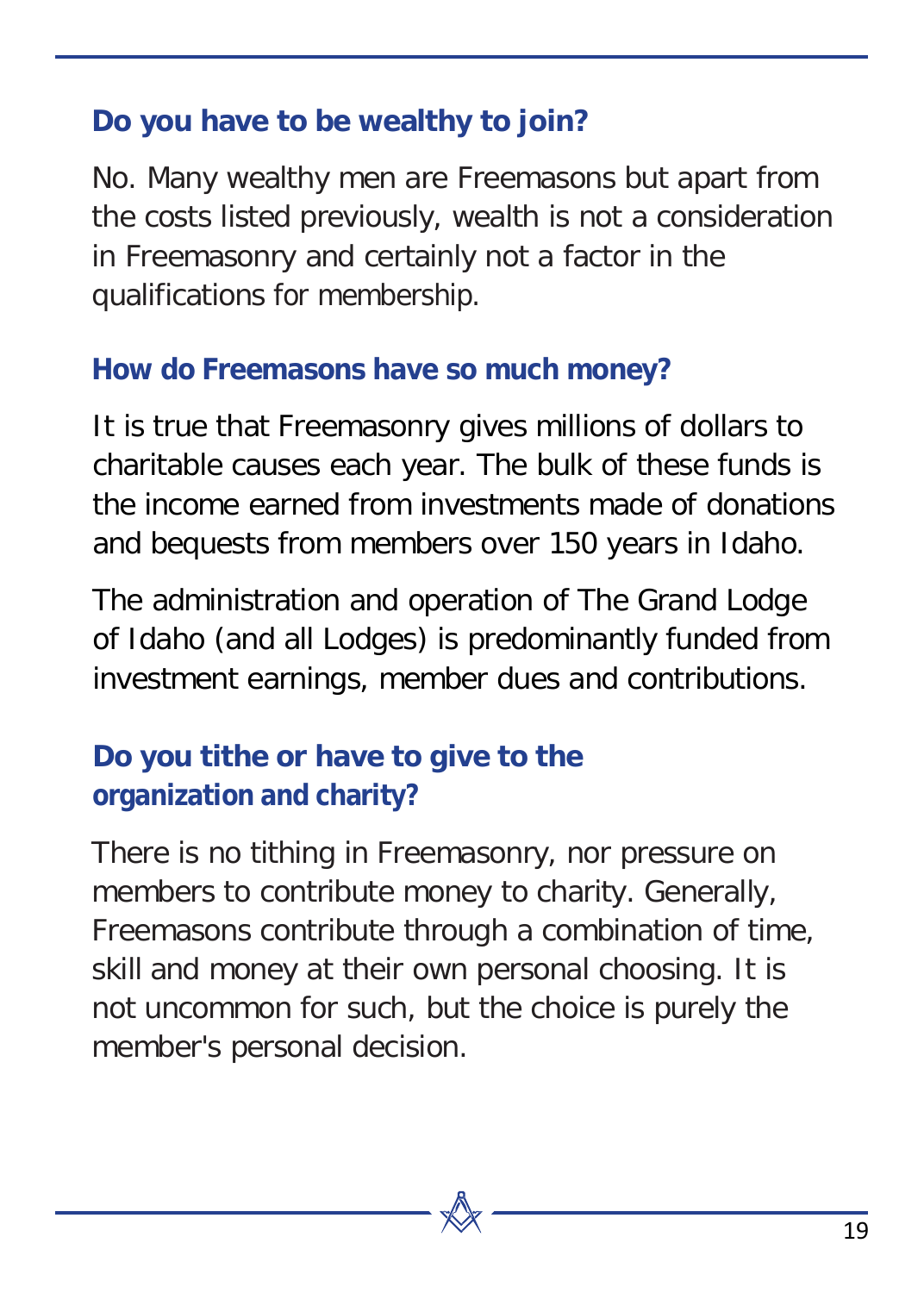### Is Freemasonry a Religion?

To become a Mason, one must assent to a belief in a Supreme Being. How that belief is interpreted or how it is addressed in one's daily life is left up to the individual.

Freemasonry is not about claiming a belief of a specific religion - it's about recognizing the faith-based similarities and bonding despite our differences. Some Masons are Christian, others Buddhist or Jewish, and some don't subscribe to a particular religious belief set.

Exercising care and tolerance, Freemasonry teaches many moral lessons, promotes individual freedoms, supports societal harmony, equality and respect for the family as the key unit of society. These are good things, certainly, but do not make Freemasonry a religion.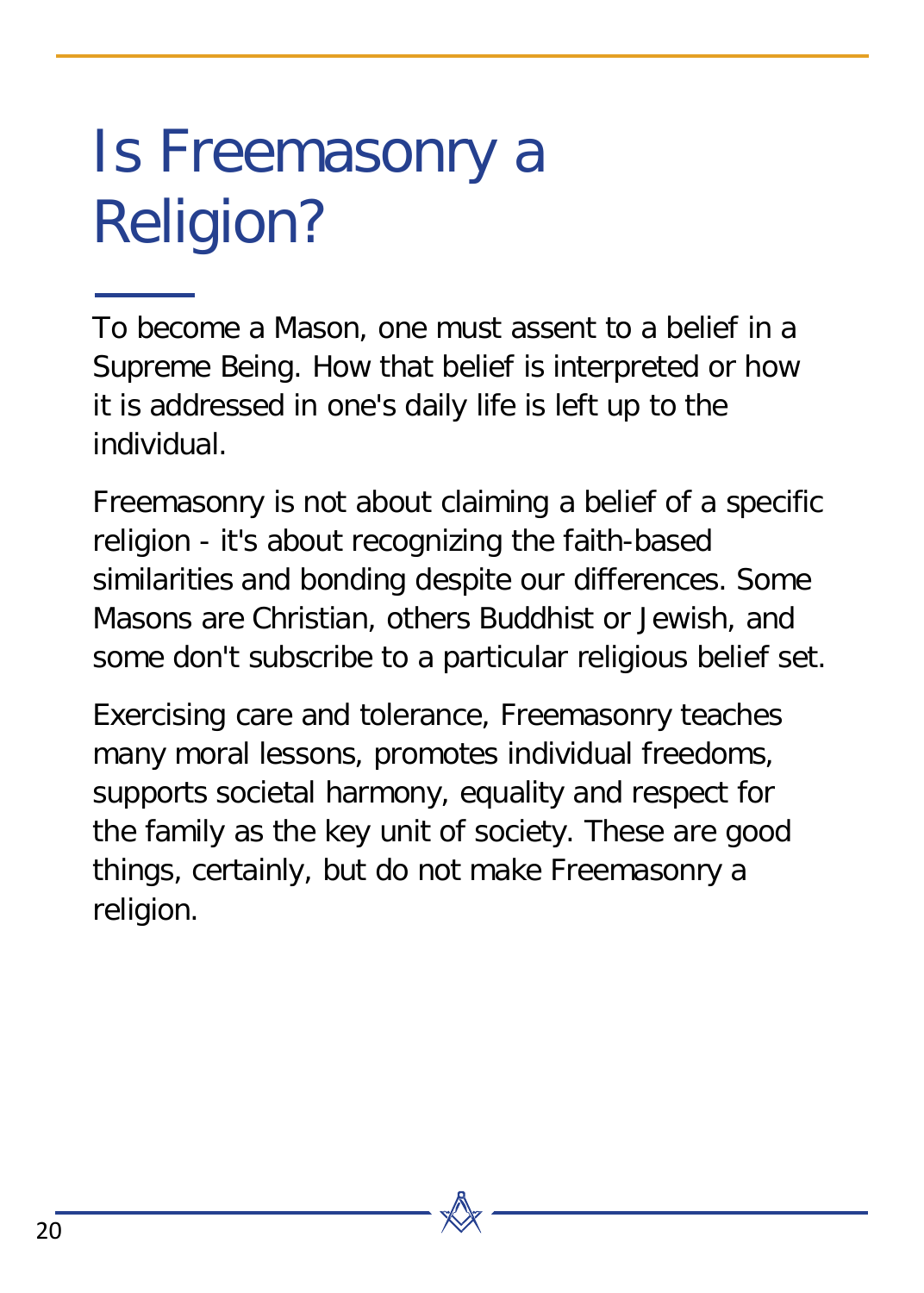## The **Secrets**

#### **What are the secrets of Freemasonry?**

Many are the myths and rumors about Freemasonry. Conspiracy theories too abound, yet much accurate information is readily accessible in public libraries and on the web about Freemasons, their ceremonies and traditions.

In fact, the only part of Freemasonry that is confidential to members is the means of recognition between themselves. This stems from historical times when intelligent but illiterate stonemasons sought to prove to employers, they were skilled and competent to design and build, and worthy to receive payment for their talents.

Freemasons retain this custom as a symbolic statement of their reliability, integrity and trust. These means of recognition include words, signs and a handshake.

We welcome you to learn more about Freemasonry, but if you want to know the handshake you'll have to join.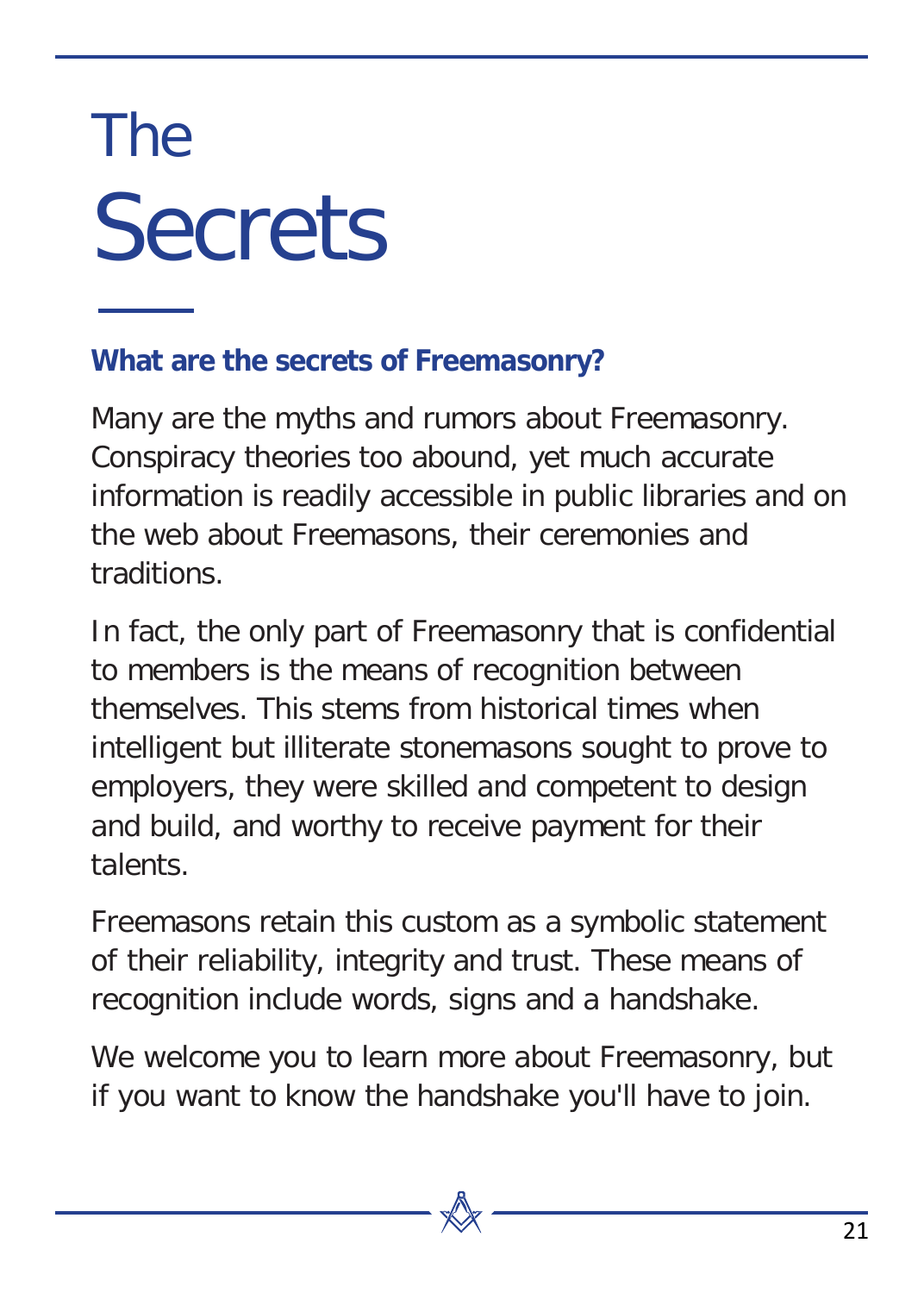## Masonic Dress&Titles

#### **Aprons, suits and collars**

Formal dress is part of past tradition and style. Most men own a business suit and dress in such attire at Lodge meetings out of respect for the institution, its principles and traditions.

The basic dress of all Freemasons is an apron, symbolic of the stonemasons of old, over a dark suit. As members advance in the hierarchical structure, the regalia worn becomes more decorative - collars, medals and color.

#### **Titles and Rank**

In modern Freemasonry, titles serve a symbolic purpose and are tied to Old English terms. For example, the term 'Worshipful Master' may be used to address the head of a Lodge and continues an ancient meaning of 'greatly respected.'

At the most basic level however, all Masons may be referred to as 'Brother' regardless of rank or leadership.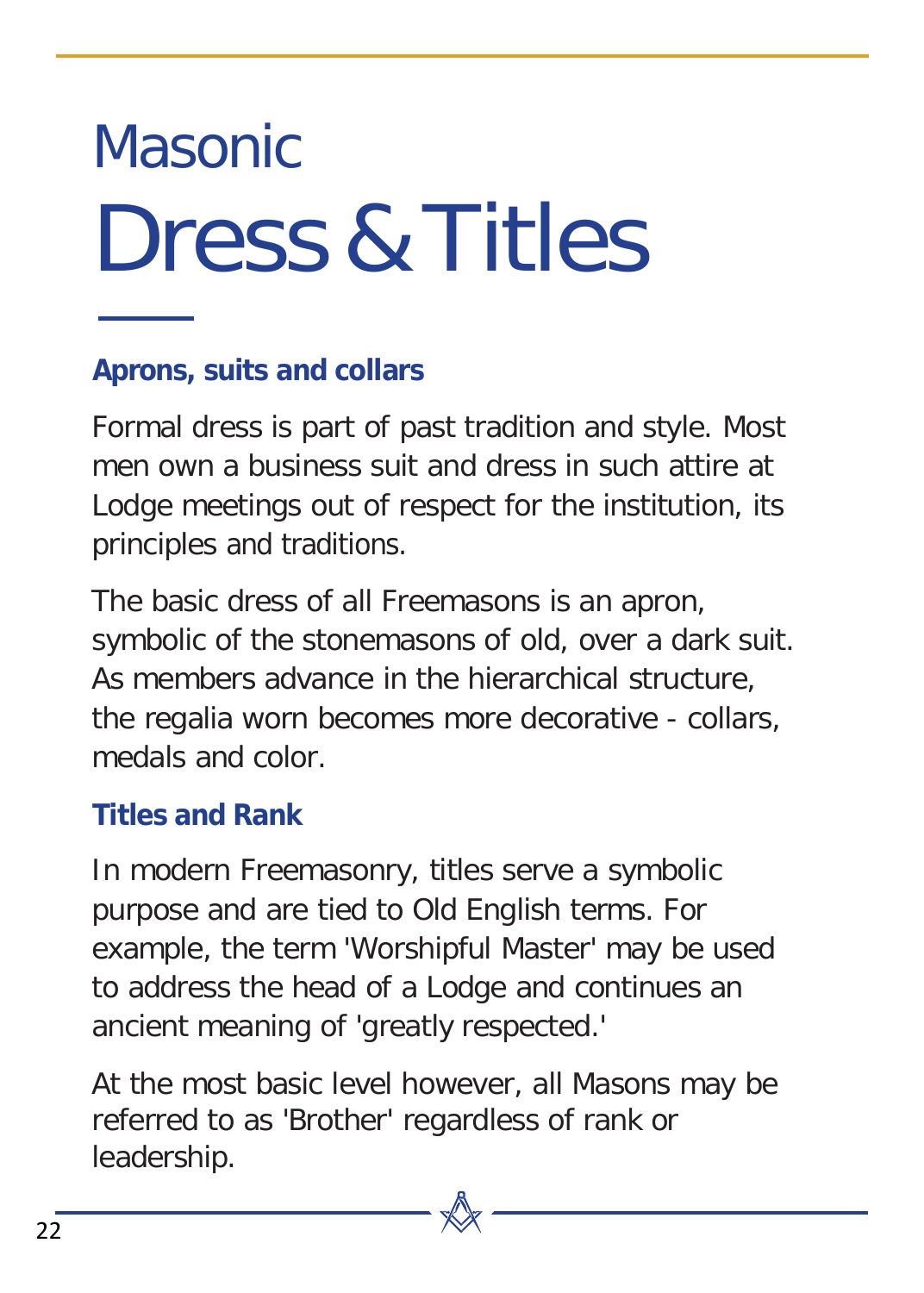### Frequently asked questions

#### **Do you have to be invited to join?**

No, any man may inquire on membership regardless of family affiliation or personal connection. In fact, current members are not allowed to 'solicit' for new members but may answer questions about the organization and what it is like to be a member. If you are interested, contact a local Mason (pg. 26).

#### **What is 'proper solicitation'?**

While directly asking a man to join is not allowed, all Masons may provide appropriate answers to questions or offer further information to men interested in Freemasonry. It is improper to apply any pressure or coercion. The candidate must be allowed to decide for himself.

#### **Is Freemasonry open to all men?**

Almost. As described on page 14, one of the biggest things about Freemasonry is that all men - regardless of race, religion, financial or social status - can come together as equals and share a common bond of friendship and mutual respect.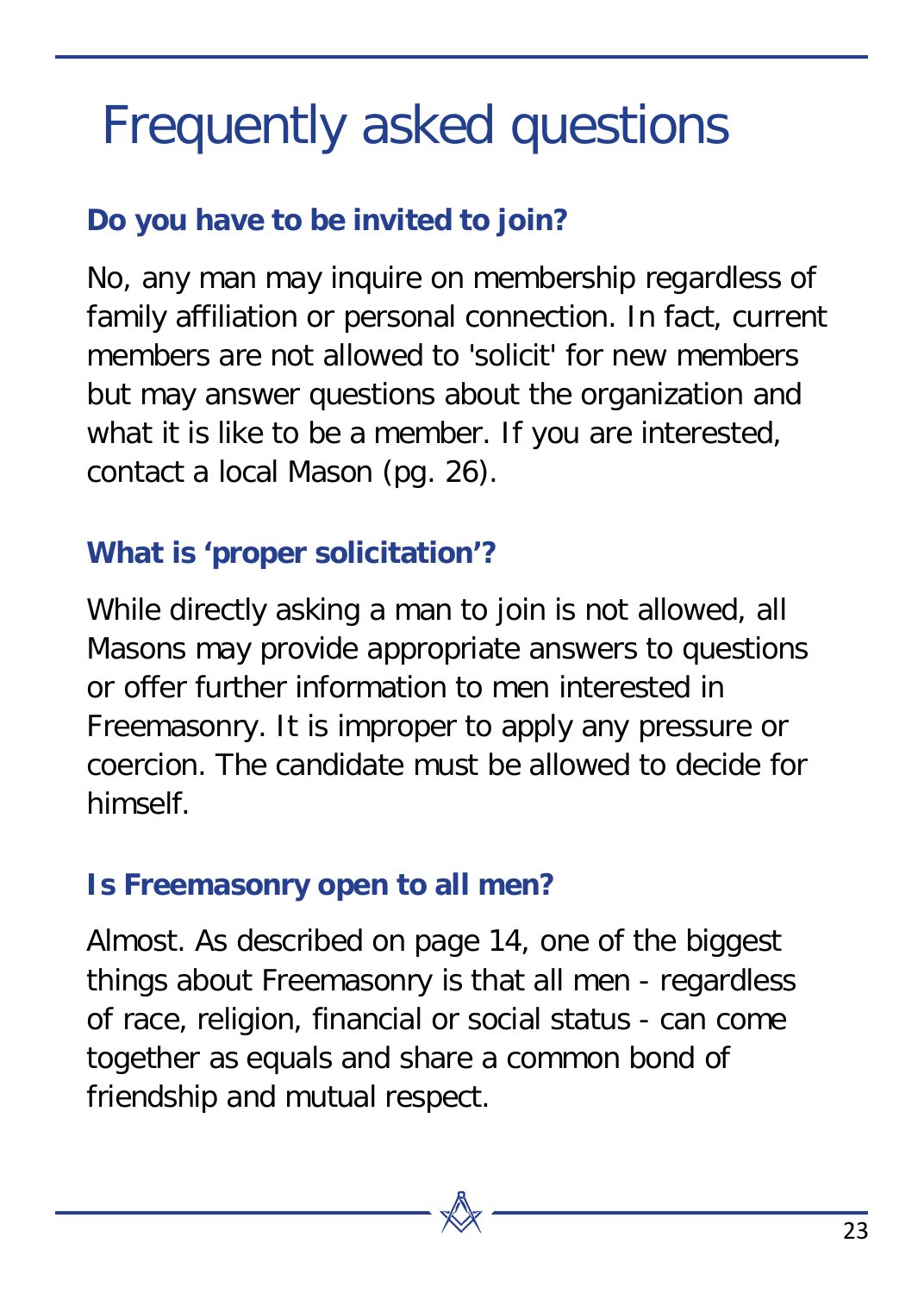### <span id="page-23-0"></span>The Masonic Family

Freemasonry is composed of several layers of membership, including organizations of men, women and youth. This system creates a large body of support and friendship for all members and their families.

Here are well-known offshoots of Freemasonry:

**The Shrine** - Wearing their signature fez, Idaho Shriners have a lot of fun participating in parades, fundraising and helping the Shriners Hospital for Children, supported by the membership since 1924.

**The Scottish Rite & York Rite** - Leading Master Masons beyond the first three Degrees, additional educational Degrees are offered to further expand Masonic teachings.

Organizations also exist for women (pg. 16) and children including Rainbow for Girls, Job's Daughters and DeMolay.

#### **Is the organization dying out?**

The simple answer is "No". Freemasonry, like other organizations, experienced unprecedented growth during WW II and the following decade. Freemasonry's membership is returning to its Pre-WW II levels.

Interest is growing among our younger generations of adults. Candidate petition numbers have been increasing over the past several years. These new members are being welcomed heartily into the Fraternity and we are committed to making joining and attending worthwhile to those who seek the opportunity.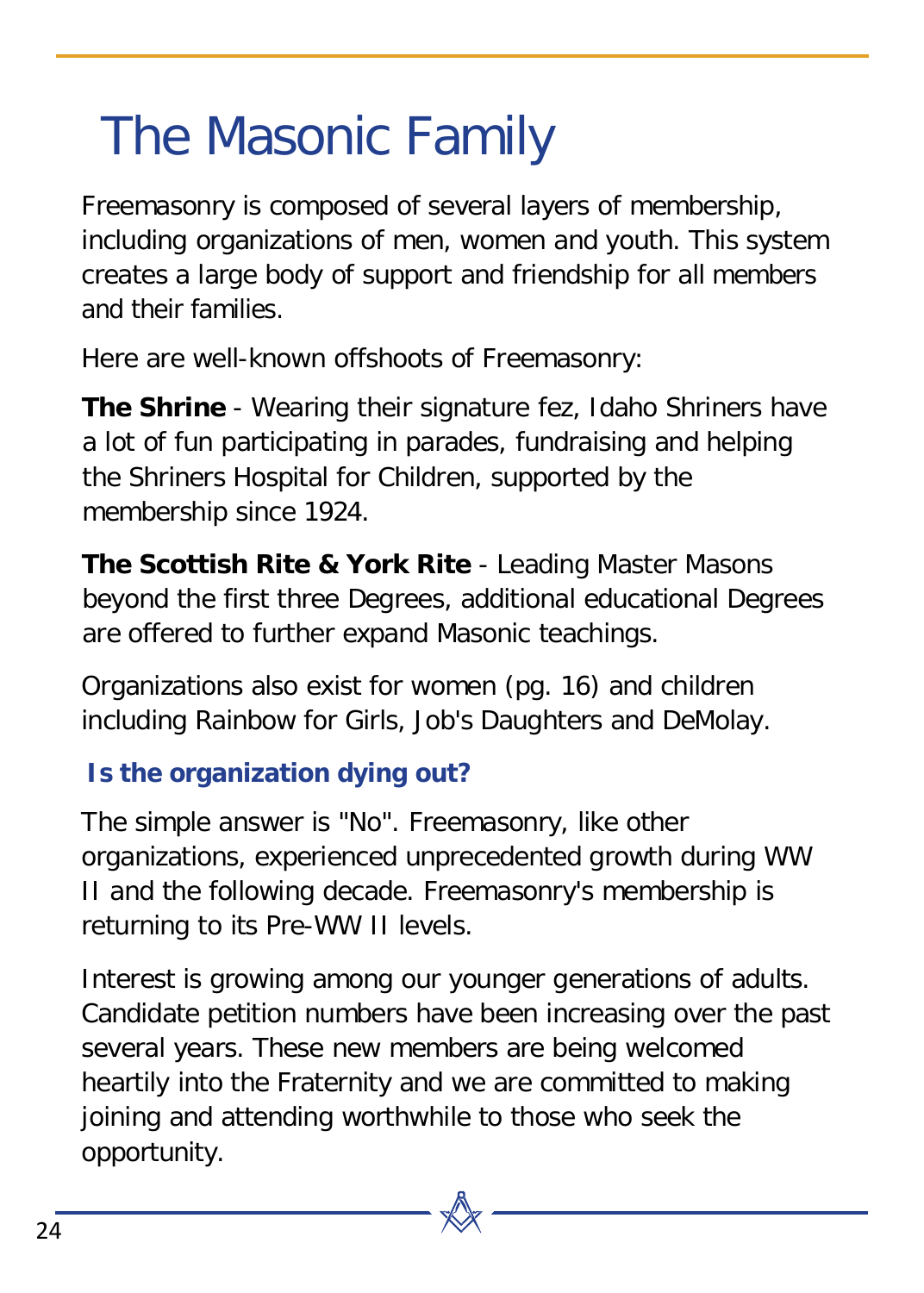### Why do men join Freemasonry?

There are many reasons but the most common are:

- To share the company of like-minded men
- To fulfill a desire to further develop personally
- To expand their involvement in community assistance
- To widen both their own and their family's connections in the community
- Because of a relative or friend's current or historical connection with Freemasonry
- To enjoy the social opportunities

Invariably, it is a combination of these reasons that draw men to the organization.

#### **Why Freemasonry over other civic or service groups?**

While charitable service and caring about people is a cornerstone shared by many service groups, there are other equally important parts not found elsewhere. Men become Freemasons to develop as individuals; meet other like-minded people; and to enjoy its tradition, rituals, regalia, ceremony and the sociable nature of the organization.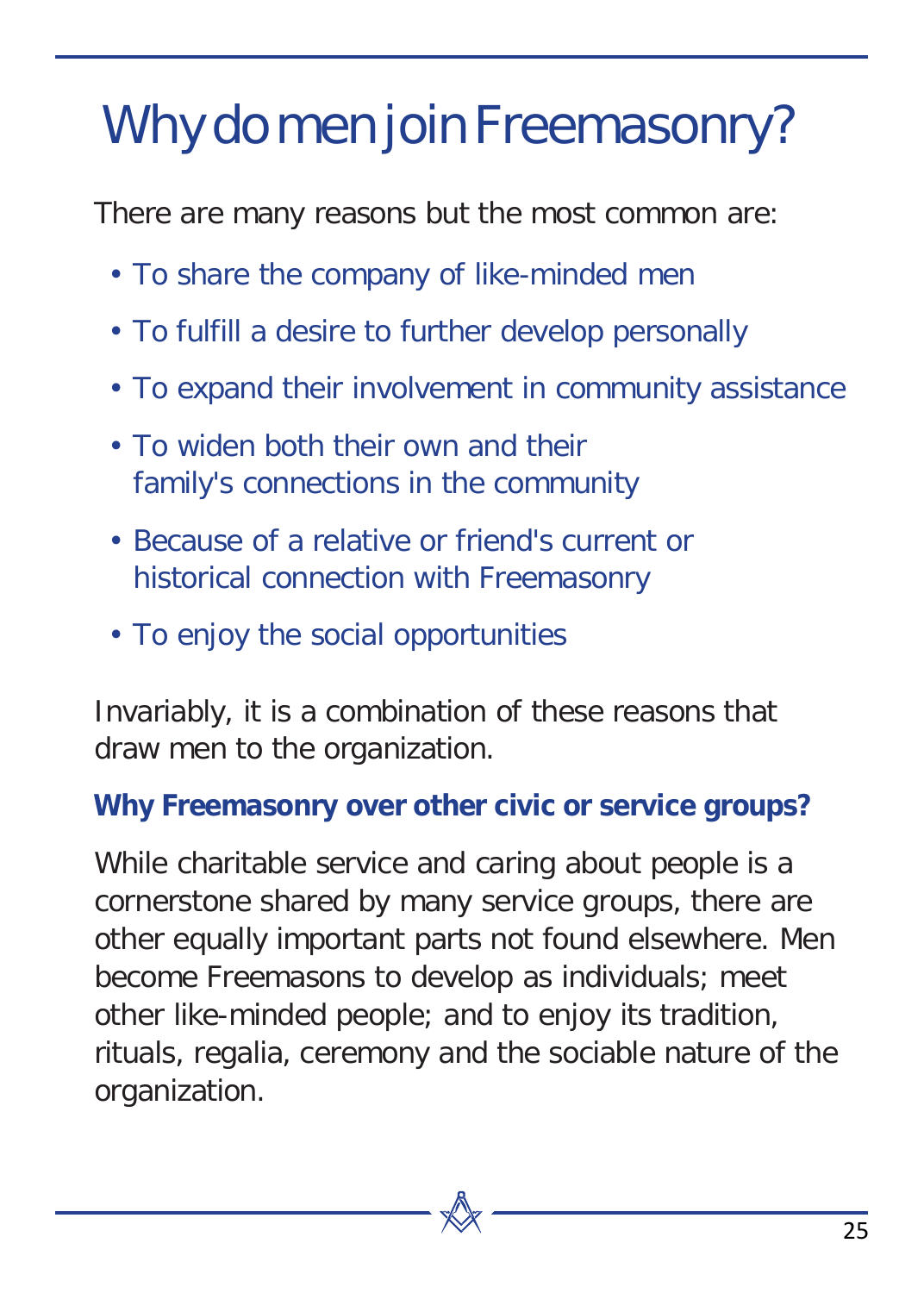## Joining Idaho Freemasonry

It is not true that an interested person must wait to be asked to join Freemasonry.

A man may inquire on membership to any Freemason he may know or contact the Lodge nearest him.

> **More information is available online at [www.Idahomasons.org](http://www.idahomasons.org/)**

> > Phone: (205) 343-4562 Email: gs@idahomasons.org



FREEMASONS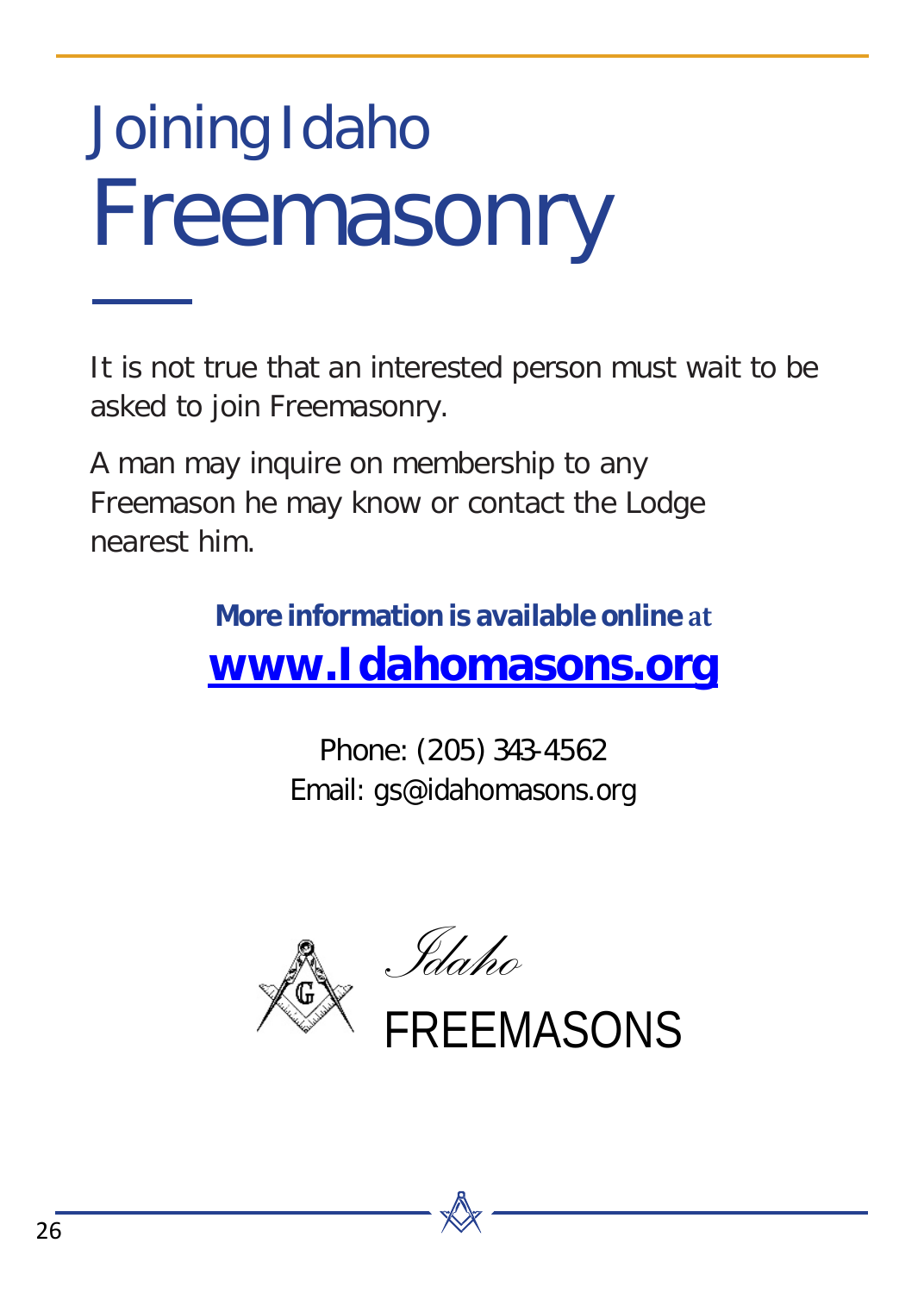### Acknowledgments

Many thanks to the Freemasons of New Zealand, author of the original publication, for permitting adaptation.

The Grand Lodge of Idaho has adapted the original work 'Simple Answers to Leading Questions' for use by the Brethren in a local public awareness campaign.

*Published by*





The Grand Lodge of Idaho 219 N. 17th St. Boise, ID 83702 United States of America

Phone (208) 343-4562 [gs@idahomasons.org](mailto:gs@idahomasons.org) [www.idahomasons.org](http://www.idahomasons.org/)